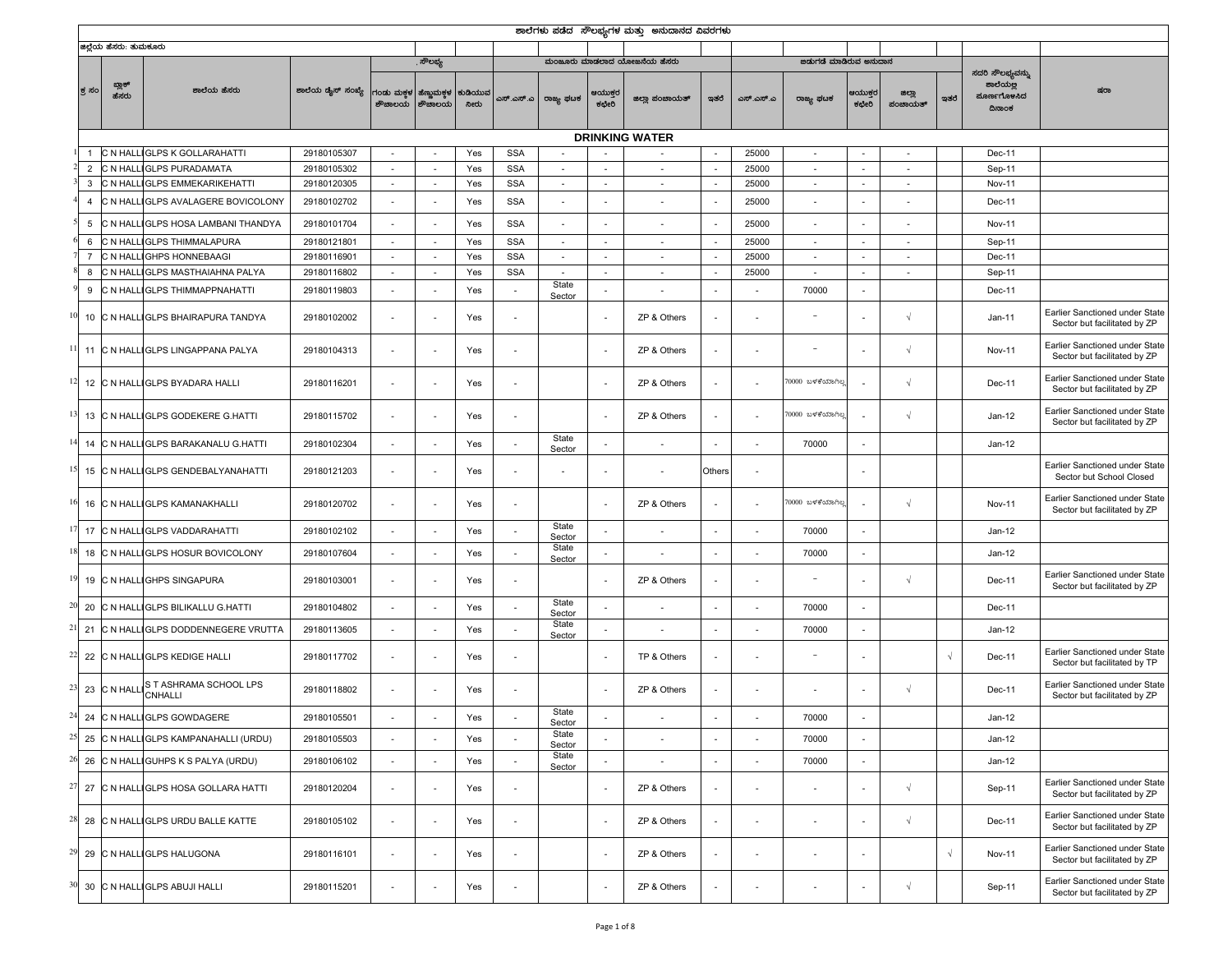|                         |                        |                                                              |                            |                                    |                          |                 |                          |                          |                                    | ಶಾಲೆಗಳು ಪಡೆದ  ಸೌಲಭ್ಯಗಳ ಮತ್ತು  ಅನುದಾನದ ವಿವರಗಳು |                          |                          |                          |                                    |                          |                          |                                   |                                                                |
|-------------------------|------------------------|--------------------------------------------------------------|----------------------------|------------------------------------|--------------------------|-----------------|--------------------------|--------------------------|------------------------------------|-----------------------------------------------|--------------------------|--------------------------|--------------------------|------------------------------------|--------------------------|--------------------------|-----------------------------------|----------------------------------------------------------------|
|                         | ಜಿಲ್ಲೆಯ ಹೆಸರು: ತುಮಕೂರು |                                                              |                            |                                    |                          |                 |                          |                          |                                    |                                               |                          |                          |                          |                                    |                          |                          |                                   |                                                                |
|                         |                        |                                                              |                            |                                    | ್ೌಲಭ್ಯ                   |                 |                          |                          |                                    | ಮಂಜೂರು ಮಾಡಲಾದ ಯೋಜನೆಯ ಹೆಸರು                    |                          |                          | ಜಡುಗಡೆ ಮಾಡಿರುವ ಅನುದಾನ    |                                    |                          |                          | ಸದರಿ ಸೌಲಭ್ಯವನ್ನು                  |                                                                |
| ಕ್ತ ಸಂ                  | ಬ್ಲಾಕ್<br>ಹೆಸರು        | ಶಾಲೆಯ ಹೆಸರು                                                  | ಶಾಲೆಯ ಡೈಸ್ ಸಂಖ್ಯೆ          | ಗಂಡು ಮಕ್ತಳ<br>ಶೌಚಾಲಯ               | ಹೆಣ್ಣುಮಕ್ತಳ<br>ಶೌಚಾಲಯ    | ಕುಡಿಯುವ<br>ನೀರು | ಎಸ್.ಎಸ್.ಎ                | ರಾಜ್ಯ ಫಟಕ                | ಆಯುಕ್ತರ<br>ಕಛೇರಿ                   | ಜಿಲ್ಲಾ ಪಂಚಾಯತ್                                | ಇತರೆ                     | ಎಸ್.ಎಸ್.ಎ                | ರಾಜ್ಯ ಘಟಕ                | ಆಯುಕ್ತರ<br>ಕಛೇರಿ                   | ಜಿಲ್ಲಾ<br>ಪಂಚಾಯತ್        | ಇತರೆ                     | ಶಾಲೆಯಲ್ಲ<br>ಮೂರ್ಣಗೊಳಸಿದ<br>ದಿನಾಂಕ | ಷರಾ                                                            |
| 31                      |                        | C N HALLIGLPS BENAKANA KATTE                                 | 29180114701                |                                    |                          | Yes             | $\overline{\phantom{a}}$ |                          | $\overline{\phantom{a}}$           | ZP & Others                                   |                          | ٠                        |                          |                                    | $\sqrt{ }$               |                          | Sep-11                            | Earlier Sanctioned under State<br>Sector but facilitated by ZP |
| 32                      |                        | C N HALLIGLPS CHORAGONDANA HALLI                             | 29180103603                | ٠                                  | $\overline{\phantom{a}}$ | Yes             | $\overline{\phantom{a}}$ |                          | $\sim$                             | ZP & Others                                   | $\overline{\phantom{a}}$ | ٠                        | $\overline{\phantom{a}}$ | ٠                                  | $\sqrt{ }$               |                          | $Jan-12$                          | Earlier Sanctioned under State<br>Sector but facilitated by ZP |
|                         |                        | 33 C N HALLIGLPS MOTIHALLI                                   | 29180103301                | ٠                                  |                          | Yes             | $\overline{\phantom{a}}$ |                          | $\overline{\phantom{a}}$           | ZP & Others                                   |                          |                          | ٠                        |                                    | $\sqrt{ }$               |                          | Dec-11                            | Earlier Sanctioned under State<br>Sector but facilitated by ZP |
| 34                      |                        | C N HALLIGLPS NADUVANAHALLI G.HATTI                          | 29180103802                | $\sim$                             |                          | Yes             | $\overline{\phantom{a}}$ |                          | $\overline{\phantom{a}}$           | ZP & Others                                   | ٠                        | ٠                        | ٠                        |                                    | $\sqrt{ }$               | $\sqrt{ }$               | Nov-11                            | Earlier Sanctioned under State<br>Sector but facilitated by ZP |
| 35                      |                        | C N HALLIGULPS ABUB SAB PALYA (URDU)                         | 29180104803                | ٠                                  |                          | Yes             | $\overline{\phantom{a}}$ |                          | $\overline{\phantom{a}}$           | ZP & Others                                   |                          |                          |                          |                                    | $\sqrt{ }$               |                          | Sep-11                            | Earlier Sanctioned under State<br>Sector but facilitated by ZP |
| 36                      |                        | CN HALLIGULPS GANADAALU (URDU)                               | 29180105602                | $\sim$                             | $\overline{\phantom{a}}$ | Yes             | $\sim$                   | $\sim$                   | $\sim$                             | ZP & Others                                   | $\sim$                   | $\overline{\phantom{a}}$ | $\sim$                   | $\sim$                             | $\sqrt{ }$               |                          | Dec-11                            |                                                                |
| 37                      |                        | C N HALLIGLPS MALLENAHALLI                                   | 29180121201                | $\sim$                             | $\overline{\phantom{a}}$ | Yes             | $\sim$                   | ٠                        | $\sim$                             | ZP & Others                                   | $\sim$                   | $\overline{\phantom{a}}$ | $\overline{\phantom{a}}$ | $\overline{\phantom{a}}$           | $\sqrt{ }$               |                          | <b>Nov-11</b>                     |                                                                |
| 38                      | : N HALI               | <b>GLPS HOSAHALLI PALAYA</b>                                 | 29180104503                | $\overline{\phantom{a}}$           | $\overline{\phantom{a}}$ | Yes             | $\sim$                   |                          | $\sim$                             | PRED/ZP                                       | $\sim$                   | $\overline{\phantom{a}}$ | $\overline{\phantom{a}}$ | $\overline{\phantom{a}}$           | $\sqrt{ }$               |                          | Sep-11                            |                                                                |
| 39                      | : N HAL                | <b>GLPS KANTALAGERE</b>                                      | 29180116301                | $\overline{\phantom{a}}$           | $\overline{\phantom{a}}$ | Yes             | $\sim$                   |                          | $\sim$                             | PRED/ZP                                       | $\overline{\phantom{a}}$ | $\overline{\phantom{a}}$ | $\overline{\phantom{a}}$ | $\overline{\phantom{a}}$           | $\sqrt{ }$               |                          | Dec-11                            |                                                                |
| 40                      | C N HALL               | <b>GLPS NADUVINA HALLI</b><br><b>GLPS TARABENA HALI BOVI</b> | 29180115601                | $\sim$                             | $\overline{\phantom{a}}$ | Yes             | $\sim$                   | ٠                        | $\sim$                             | PRED/ZP                                       | $\sim$                   | $\overline{\phantom{a}}$ | $\sim$                   | $\sim$                             | $\sqrt{ }$               |                          | Dec-11                            |                                                                |
| 41                      | C N HAL                | COLONY                                                       | 29180115402                | ٠                                  |                          | Yes             | $\overline{\phantom{a}}$ |                          | $\overline{\phantom{a}}$           | PRED/ZP                                       | $\sim$                   |                          |                          |                                    | $\sqrt{ }$               |                          | Dec-11                            |                                                                |
| 42                      |                        | C N HALLIGHPS R MUTT                                         | 29180118901                | $\overline{\phantom{a}}$           | $\overline{\phantom{a}}$ | Yes             | $\overline{\phantom{a}}$ |                          | $\overline{\phantom{a}}$           | Suvarna jala<br>yojane                        | $\overline{\phantom{a}}$ |                          |                          |                                    | $\sqrt{ }$               |                          | Dec-11                            |                                                                |
| 43                      | C N HAL                | GLPS MUNIYAMMANAPALYA<br>(NEW SCHOOL)                        | 29180111805                | $\overline{\phantom{a}}$           |                          | Yes             | $\overline{\phantom{a}}$ |                          | $\overline{\phantom{a}}$           | Suvarna jala<br>yojane                        |                          |                          |                          |                                    | $\sqrt{ }$               |                          | Nov-11                            |                                                                |
| 44                      |                        | C N HALLIGULPS BOYS (URDU) W-6                               | 29180118001                | ٠                                  |                          | Yes             | ÷.                       |                          | $\overline{\phantom{a}}$           | Suvarna jala<br>yojane                        | ٠                        |                          |                          |                                    | $\sqrt{ }$               |                          | Sep-11                            |                                                                |
| 45                      |                        | C N HALLIGULPS MUDDENAHALLI ( URDU)                          | 29180111802                | $\overline{\phantom{a}}$           |                          | Yes             | $\overline{\phantom{a}}$ |                          | $\overline{\phantom{a}}$           | Suvarna jala<br>yojane                        |                          |                          |                          |                                    | $\sqrt{ }$               |                          | Nov-11                            |                                                                |
| 46                      |                        | C N HALLIGLPS KAAREHALLI                                     | 29180106203                | $\overline{\phantom{a}}$           |                          | Yes             | $\overline{\phantom{a}}$ |                          | $\overline{\phantom{a}}$           | Suvarna jala<br>yojane                        |                          |                          |                          |                                    | $\sqrt{ }$               |                          | Dec-11                            |                                                                |
| 47                      |                        | C N HALLIGULPS HANDANKERE (URDU)                             | 29180100102                |                                    |                          | Yes             | $\overline{\phantom{a}}$ |                          | $\sim$                             | Suvarna jala<br>yojane                        | $\overline{\phantom{a}}$ |                          |                          |                                    | $\sqrt{ }$               |                          | Nov-11                            |                                                                |
| 48                      |                        | C N HALLIGLPS HALE L TANDYA                                  | 29180101702                | $\overline{\phantom{a}}$           | $\overline{\phantom{a}}$ | Yes             | $\overline{\phantom{a}}$ |                          | $\overline{\phantom{a}}$           | Suvarna jala<br>yojane                        | $\overline{\phantom{a}}$ |                          |                          |                                    | $\sqrt{ }$               |                          | $Jan-12$                          |                                                                |
|                         | 49 C N HALI            | GULPS AJAD NAGAR(URDU)<br><b>HULIYAR</b>                     | 29180104304                | $\overline{\phantom{a}}$           |                          | Yes             | $\overline{\phantom{a}}$ |                          | $\overline{\phantom{a}}$           | Suvarna jala<br>yojane                        |                          |                          |                          |                                    | $\sqrt{ }$               |                          | Nov-11                            |                                                                |
| 50                      |                        | C N HALLIGLPS RAYAPPANA PALYA                                | 29180112702                |                                    |                          | Yes             |                          |                          |                                    | Suvarna jala<br>yojane                        |                          |                          |                          |                                    | $\sqrt{ }$               |                          | Sep-11                            |                                                                |
| 51                      |                        | C N HALLIGLPS B B COLONY                                     | 29180121002                | $\overline{\phantom{a}}$           | $\overline{\phantom{a}}$ | Yes             | $\overline{\phantom{a}}$ |                          | $\overline{\phantom{a}}$           | Suvarna jala<br>yojane                        | $\overline{\phantom{a}}$ | ä,                       | $\overline{\phantom{a}}$ | $\overline{\phantom{a}}$           | $\sqrt{ }$               |                          | Nov-11                            |                                                                |
| 52                      |                        | C N HALLIGLPS GANDHINAGAR                                    | 29180106505                | $\sim$                             | $\overline{\phantom{a}}$ | Yes             | $\overline{\phantom{a}}$ |                          | $\sim$                             | Suvarna jala<br>yojane                        |                          |                          |                          | $\overline{\phantom{a}}$           | $\sqrt{ }$               |                          | Dec-11                            |                                                                |
| 53                      |                        | C N HALLIGLPS SYEDSAB PALYA                                  | 29180107102                |                                    |                          | Yes             |                          |                          |                                    | Suvarna jala<br>yojane                        |                          |                          |                          |                                    | $\sqrt{ }$               |                          | Dec-11                            |                                                                |
| 54                      |                        | C N HALLIGLPS BEVINAHALLI G HATTI                            | 29180107007                | $\overline{\phantom{a}}$           | ÷,                       | Yes             | $\overline{\phantom{a}}$ |                          | $\overline{\phantom{a}}$           | Suvarna jala<br>yojane                        | $\overline{\phantom{a}}$ | ä,                       | $\overline{\phantom{a}}$ | ٠                                  | $\sqrt{ }$               |                          | $Jan-12$                          |                                                                |
|                         |                        | 55 C N HALLIGLPS DIBBADA HALLI                               | 29180117301                | $\overline{\phantom{a}}$           |                          | Yes             | $\overline{\phantom{a}}$ |                          | $\sim$                             | Suvarna jala<br>yojane                        | $\overline{\phantom{a}}$ |                          |                          | $\overline{a}$                     | $\sqrt{ }$               |                          | $Jan-12$                          |                                                                |
| 56                      |                        | C N HALLIGLPS GUDDADA HATTI                                  | 29180114702                |                                    |                          | Yes             | $\overline{\phantom{a}}$ |                          |                                    | Suvarna jala<br>yojane                        |                          |                          |                          |                                    | $\sqrt{ }$               |                          | Jan-12                            |                                                                |
|                         |                        | 57 C N HALLIGLPS MANACHA SANDRA                              | 29180114901                | $\overline{\phantom{a}}$           | $\overline{\phantom{a}}$ | Yes             | $\sim$                   | $\overline{\phantom{a}}$ | $\sim$                             | Suvarna jala<br>yojane                        | $\overline{\phantom{a}}$ | $\sim$                   | $\sim$                   | $\overline{\phantom{a}}$           | $\sqrt{ }$               |                          | Jan-12                            |                                                                |
| $\mathbf{1}$            | <b>KUNIGAL</b>         | <b>GLPS THOREBOMMANAHALLI</b>                                | 29181003101                | $\overline{\phantom{a}}$           | $\sim$                   | Yes             | <b>SSA</b>               |                          | $\sim$                             | $\sim$                                        | $\sim$                   | 25000                    | $\overline{\phantom{a}}$ | $\overline{\phantom{a}}$           | $\overline{\phantom{a}}$ |                          | Dec-11                            |                                                                |
| $\overline{2}$          |                        | KUNIGAL GLPS MALLIPALYA                                      | 29181034604                | $\sim$                             | $\sim$                   | Yes             | <b>SSA</b>               |                          | $\sim$                             | $\sim$                                        | $\overline{\phantom{a}}$ | 25000                    | ٠                        | $\sim$                             | $\sim$                   |                          | Dec-11                            |                                                                |
| $\overline{\mathbf{3}}$ |                        | KUNIGAL GLPS BELLIGERE                                       | 29181021201                | $\sim$                             | $\sim$                   | Yes             | <b>SSA</b>               | $\sim$                   | $\sim$                             | $\sim$                                        | $\sim$                   | 25000                    | $\sim$                   | $\sim$                             | $\sim$                   | $\sim$                   | Dec-11                            |                                                                |
| $\overline{4}$          |                        | KUNIGAL GLPS GOLLARAHATTI                                    | 29181013103                | $\sim$                             | $\overline{\phantom{a}}$ | Yes             | <b>SSA</b>               | $\overline{\phantom{a}}$ | $\overline{\phantom{a}}$           | $\sim$                                        | $\sim$                   | 25000                    | $\overline{\phantom{a}}$ | $\sim$                             | $\sim$                   | $\overline{\phantom{a}}$ | Dec-11                            |                                                                |
| 5                       | KUNIGAL                | <b>GLPS RAJAGERE</b>                                         | 29181026101                | $\sim$                             | $\sim$                   | Yes             | <b>SSA</b>               |                          | $\sim$                             | $\sim$                                        | $\overline{\phantom{a}}$ | 25000                    | $\overline{\phantom{a}}$ | $\overline{\phantom{a}}$           | $\overline{\phantom{a}}$ | $\sim$                   | Dec-11                            |                                                                |
| 6<br>$\overline{7}$     | KUNIGAL<br>KUNIGAL     | <b>GLPS HOSAPALYA</b><br><b>GLPS KADARAMANAHALLI</b>         | 29181027403                | $\overline{\phantom{a}}$<br>$\sim$ | $\sim$                   | Yes<br>Yes      | <b>SSA</b><br><b>SSA</b> | $\sim$                   | $\overline{\phantom{a}}$<br>$\sim$ | $\overline{\phantom{a}}$<br>$\sim$            | $\overline{\phantom{a}}$ | 25000<br>25000           | $\overline{\phantom{a}}$ | $\overline{\phantom{a}}$<br>$\sim$ | $\sim$<br>$\sim$         |                          | Dec-11<br>Dec-11                  |                                                                |
| 8                       |                        | KUNIGAL GLPS THENGINAMARADAPALYA                             | 29181027701<br>29181017402 |                                    | $\overline{\phantom{a}}$ | Yes             | <b>SSA</b>               |                          |                                    | $\sim$                                        | $\sim$                   | 25000                    | $\overline{\phantom{a}}$ |                                    |                          | $\sim$                   | Dec-11                            |                                                                |
| 9                       | KUNIGAL                | <b>GLPS MEGALAPLAY</b>                                       | 29181009502                | $\overline{\phantom{a}}$           |                          | Yes             | <b>SSA</b>               |                          | $\overline{\phantom{a}}$           | $\sim$                                        |                          | 25000                    | $\sim$                   | $\overline{\phantom{a}}$           |                          |                          | Dec-11                            |                                                                |
|                         |                        | 10 KUNIGAL GLPS MALLANAYAKANAHALLY                           | 29181009401                | $\sim$                             | $\sim$                   | Yes             | <b>SSA</b>               | $\overline{\phantom{a}}$ | $\sim$                             | $\sim$                                        | $\sim$                   | 25000                    | $\sim$                   | $\sim$                             | $\sim$                   | $\sim$                   | Dec-11                            |                                                                |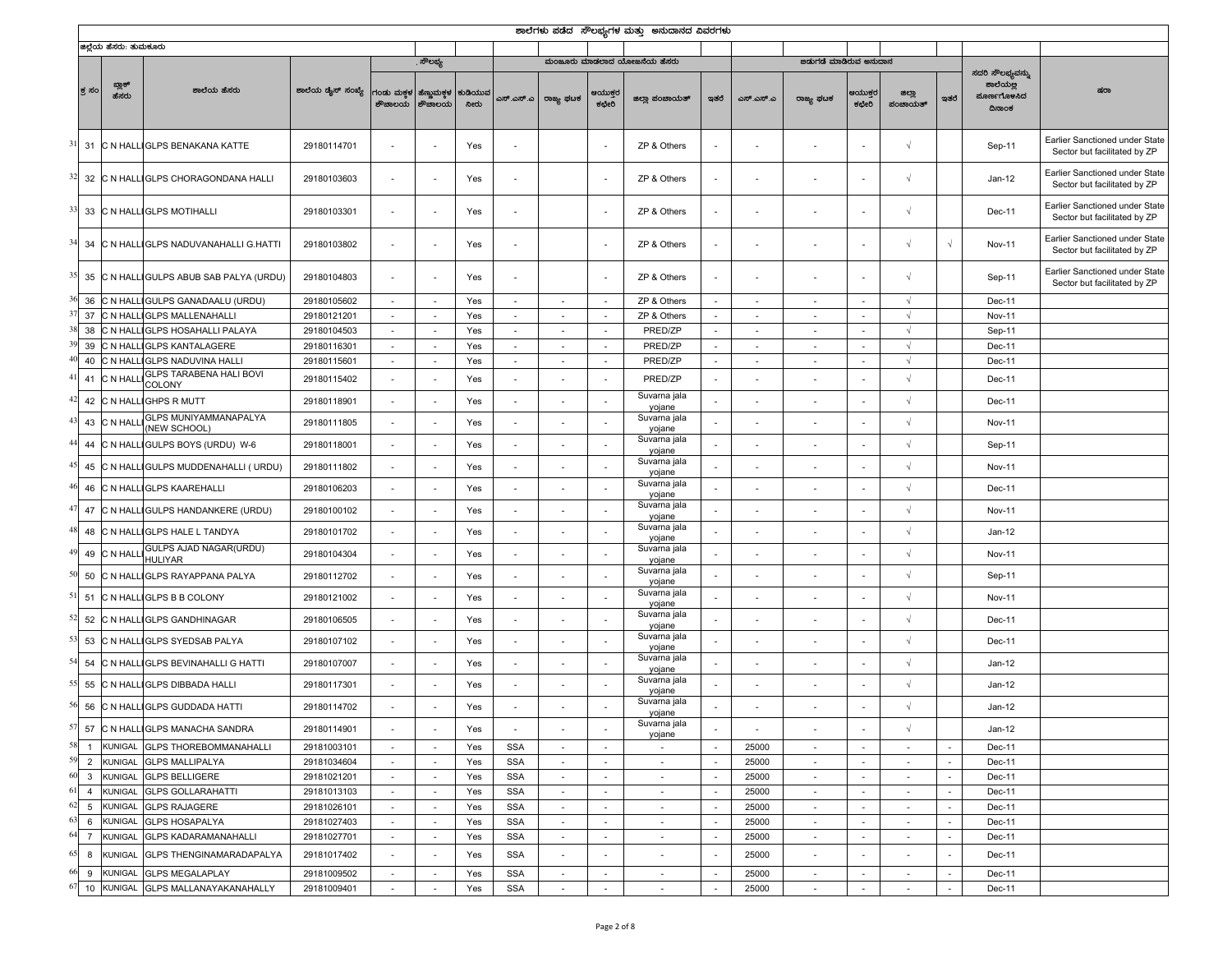|             |                |                        |                              |                                              |                          |                          |                 |                          |                          |                          | ಶಾಲೆಗಳು ಪಡೆದ  ಸೌಲಭ್ಯಗಳ ಮತ್ತು  ಅನುದಾನದ ವಿವರಗಳು |                          |           |                          |                          |                   |        |                                                       |     |
|-------------|----------------|------------------------|------------------------------|----------------------------------------------|--------------------------|--------------------------|-----------------|--------------------------|--------------------------|--------------------------|-----------------------------------------------|--------------------------|-----------|--------------------------|--------------------------|-------------------|--------|-------------------------------------------------------|-----|
|             |                | ಜಿಲ್ಲೆಯ ಹೆಸರು: ತುಮಕೂರು |                              |                                              |                          |                          |                 |                          |                          |                          |                                               |                          |           |                          |                          |                   |        |                                                       |     |
|             |                |                        |                              |                                              |                          | . ಸೌಲಭ್ಯ                 |                 |                          |                          |                          | ಮಂಜೂರು ಮಾಡಲಾದ ಯೋಜನೆಯ ಹೆಸರು                    |                          |           | ಜಡುಗಡೆ ಮಾಡಿರುವ ಅನುದಾನ    |                          |                   |        |                                                       |     |
|             | ಕ ಸಂ           | ಬ್ಲಾಕ್<br>ಹೆಸರು        | ಶಾಲೆಯ ಹೆಸರು                  | ಶಾಲೆಯ ಡೈಸ್ ಸಂಖ್ಯೆ   ಗಂಡು ಮಕ್ಕಳ   ಹೆಣ್ಣುಮಕ್ಕಳ |                          | ಶೌಚಾಲಯ   ಶೌಚಾಲಯ          | ಕುಡಿಯುವ<br>ನೀರು | ಎಸ್.ಎಸ್.ಎ                | ರಾಜ್ಯ ಫಟಕ                | ಆಯುಕ್ತರ<br>ಕಛೇರಿ         | ಜಿಲ್ಲಾ ಪಂಚಾಯತ್                                | ಇತರೆ                     | ಎಸ್.ಎಸ್.ಎ | ರಾಜ್ಯ ಫಟಕ                | ಆಯುಕ್ತರ<br>ಕಛೇರಿ         | ಜಿಲ್ಲಾ<br>ಪಂಚಾಯತ್ | ಇತರೆ   | ಸದರಿ ಸೌಲಭ್ಯವನ್ನು<br>ಶಾಲೆಯಲ್ಲ<br>ಮೂರ್ಣಗೊಳಸಿದ<br>ದಿನಾಂಕ | ಷರಾ |
| 68 11       |                | <b>KUNIGAL</b>         | <b>GULPS UPPARAPALYA</b>     | 29181012404                                  |                          | $\overline{\phantom{a}}$ | Yes             | <b>SSA</b>               |                          | $\overline{\phantom{a}}$ |                                               | $\sim$                   | 25000     |                          | $\overline{\phantom{a}}$ |                   | $\sim$ | Dec-11                                                |     |
| 69          | 12             | KUNIGAL                | <b>GLPS VADDARALU</b>        | 29181030203                                  | $\overline{\phantom{a}}$ | $\sim$                   | Yes             | <b>SSA</b>               | $\overline{\phantom{a}}$ | $\overline{\phantom{a}}$ | $\sim$                                        | $\overline{\phantom{a}}$ | 25000     | $\sim$                   | $\overline{\phantom{a}}$ | $\sim$            | $\sim$ | Dec-11                                                |     |
| 70          | 13             | KUNIGAL                | <b>GLPS SALUPALYA</b>        | 29181027802                                  | $\sim$                   | $\sim$                   | Yes             | <b>SSA</b>               | $\sim$                   | $\overline{\phantom{a}}$ |                                               | $\sim$                   | 25000     | $\overline{\phantom{a}}$ | $\sim$                   | $\sim$            | $\sim$ | Dec-11                                                |     |
| 71          | 14             | <b>KUNIGAL</b>         | <b>GLPS MADIKEHALLI</b>      | 29181016901                                  | $\sim$                   | $\sim$                   | Yes             | <b>SSA</b>               |                          | $\overline{\phantom{a}}$ |                                               | $\sim$                   | 25000     |                          | $\sim$                   | ۰                 | $\sim$ | Dec-11                                                |     |
| 72          | 15             | KUNIGAL                | GHPS C.H.PALY                | 29181017905                                  | $\sim$                   | $\sim$                   | Yes             | <b>SSA</b>               | $\sim$                   | $\sim$                   | $\sim$                                        | $\sim$                   | 25000     | $\sim$                   | $\sim$                   | $\sim$            | $\sim$ | Dec-11                                                |     |
| 73          | 16             | KUNIGAL                | <b>GLPS INDIRANAGARA</b>     | 29181002602                                  | $\sim$                   | $\overline{\phantom{a}}$ | Yes             | $\overline{\phantom{a}}$ |                          | $\overline{\phantom{a}}$ | ZP & Others                                   | $\sim$                   |           |                          |                          | $\sqrt{ }$        |        | Dec-11                                                |     |
| 74          | 17             | <b>KUNIGAL</b>         | <b>GLPS KANIVEPALYA</b>      | 29181007002                                  | $\overline{\phantom{a}}$ | $\sim$                   | Yes             | $\sim$                   | $\overline{\phantom{a}}$ | $\overline{\phantom{a}}$ | ZP & Others                                   | $\sim$                   |           |                          |                          | $\sqrt{ }$        |        | Dec-11                                                |     |
| 75          | 18             | KUNIGAL                | <b>GLPS T HOSAHALLI</b>      | 29181025401                                  | $\overline{\phantom{a}}$ | $\sim$                   | Yes             | $\overline{\phantom{a}}$ | $\sim$                   | $\overline{\phantom{a}}$ | ZP & Others                                   | $\sim$                   |           |                          |                          | $\sqrt{ }$        |        | Dec-11                                                |     |
| 76          | 19             | <b>KUNIGAL</b>         | <b>GLPS BYADAGERE</b>        | 29181022401                                  | $\sim$                   | $\sim$                   | Yes             | $\sim$                   |                          | $\overline{\phantom{a}}$ | ZP & Others                                   | $\sim$                   |           |                          |                          | $\sqrt{2}$        |        | Dec-11                                                |     |
| $7^{\circ}$ | 20             | KUNIGAL                | <b>GLPS PALLERAYANAHALLI</b> | 29181022901                                  | $\sim$                   | $\sim$                   | Yes             | $\sim$                   | $\overline{\phantom{a}}$ | $\sim$                   | ZP & Others                                   | $\sim$                   |           |                          |                          | $\sqrt{ }$        |        | Dec-11                                                |     |
| 78          | 21             | KUNIGAL                | <b>GLPS KAPANIPALYA</b>      | 29181017302                                  | $\sim$                   | $\overline{\phantom{a}}$ | Yes             | $\overline{\phantom{a}}$ |                          | $\overline{\phantom{a}}$ | ZP & Others                                   | $\sim$                   |           |                          |                          | $\sqrt{ }$        |        | Dec-11                                                |     |
| 79          | 22             | <b>KUNIGAL</b>         | <b>GLPS DASANAPURA</b>       | 29181017001                                  | $\overline{\phantom{a}}$ | $\overline{\phantom{a}}$ | Yes             | $\sim$                   | $\sim$                   | $\overline{\phantom{a}}$ | ZP & Others                                   | $\sim$                   |           |                          |                          | $\sqrt{ }$        |        | Dec-11                                                |     |
| 80          | 23             | KUNIGAL                | <b>GLPS CHIKKONAHALLI</b>    | 29181030101                                  | $\sim$                   | $\overline{\phantom{a}}$ | Yes             | $\overline{\phantom{a}}$ |                          | $\overline{\phantom{a}}$ | ZP & Others                                   | $\overline{\phantom{a}}$ |           |                          |                          | $\sqrt{ }$        |        | Dec-11                                                |     |
| 8           | 24             | <b>(UNIGAL</b>         | <b>GLPS SASTHRIPALYA</b>     | 29181006202                                  | $\sim$                   | $\sim$                   | Yes             |                          |                          |                          | ZP & Others                                   | $\overline{\phantom{a}}$ |           |                          |                          |                   |        | Dec-11                                                |     |
| 82          | 25             | KUNIGAL                | <b>GLPS H.B.SHETTIHALLI</b>  | 29181031201                                  | $\sim$                   | $\sim$                   | Yes             | $\sim$                   | $\overline{\phantom{a}}$ | $\sim$                   | ZP & Others                                   | $\sim$                   |           |                          |                          | $\sqrt{}$         |        | Dec-11                                                |     |
| 83          | 26             | KUNIGAL                | <b>GLPS GOLLRAHATTI</b>      | 29181010503                                  | $\sim$                   | $\overline{\phantom{a}}$ | Yes             | $\overline{\phantom{a}}$ |                          | $\overline{\phantom{a}}$ | ZP & Others                                   | $\overline{\phantom{a}}$ |           |                          |                          | $\sqrt{ }$        |        | Dec-11                                                |     |
| 84          | 27             | <b>(UNIGAL</b>         | <b>GULPS HONUMAPURA</b>      | 29181002002                                  | $\overline{\phantom{a}}$ | $\overline{\phantom{a}}$ | Yes             | $\sim$                   | $\sim$                   | $\overline{\phantom{a}}$ | ZP & Others                                   | $\sim$                   |           |                          |                          | $\sqrt{ }$        |        | Dec-11                                                |     |
| -83         | 28             | KUNIGAL                | <b>GULPS SIDDAPURA</b>       | 29181012304                                  | $\sim$                   | $\overline{\phantom{a}}$ | Yes             |                          |                          | $\overline{\phantom{a}}$ | ZP & Others                                   | $\overline{\phantom{a}}$ |           |                          |                          | $\sqrt{ }$        |        | Dec-11                                                |     |
| 86          | 29             | <b>KUNIGAL</b>         | <b>GULPS BILIDEVALYA</b>     | 29181011402                                  | $\sim$                   | $\sim$                   | Yes             | $\sim$                   |                          | $\overline{\phantom{a}}$ | ZP & Others                                   | $\sim$                   |           |                          |                          | Ń                 |        | Dec-11                                                |     |
| 8           | 30             | <b>KUNIGAL</b>         | GHPS MADAPPANAHALLI          | 29181020001                                  | $\sim$                   | $\sim$                   | Yes             | $\sim$                   | $\sim$                   | $\sim$                   | ZP & Others                                   | $\sim$                   |           |                          |                          | $\sqrt{ }$        |        | Dec-11                                                |     |
| 88<br>31    |                | KUNIGAL                | <b>GLPS HUNUGANAHALLI</b>    | 2918100401                                   | $\sim$                   | $\overline{\phantom{a}}$ | Yes             | $\overline{\phantom{a}}$ |                          | $\overline{\phantom{a}}$ | ZP & Others                                   | $\sim$                   |           |                          |                          | $\sqrt{ }$        |        | Dec-11                                                |     |
| 89          | 32             | <b>KUNIGAL</b>         | <b>GLPS ARJUNAHALLI</b>      | 29181022701                                  | $\overline{\phantom{a}}$ | $\overline{\phantom{a}}$ | Yes             | $\sim$                   | $\sim$                   | $\overline{\phantom{a}}$ | ZP & Others                                   | $\sim$                   |           |                          |                          | $\sqrt{ }$        |        | Dec-11                                                |     |
| 90          | 33             | KUNIGAL                | <b>GLPS CHANDANAHALLI</b>    | 29181023201                                  | $\sim$                   | $\sim$                   | Yes             | $\overline{\phantom{a}}$ |                          | $\overline{\phantom{a}}$ | ZP & Others                                   | $\sim$                   |           |                          |                          | $\sqrt{ }$        |        | Dec-11                                                |     |
| 91          | 34             | <b>KUNIGAL</b>         | <b>GLPS MADUREPALYA</b>      | 29181008602                                  | $\sim$                   | $\sim$                   | Yes             | $\sim$                   |                          | $\overline{\phantom{a}}$ | ZP & Others                                   | $\sim$                   |           |                          |                          | $\sqrt{2}$        |        | Dec-11                                                |     |
| 92          | 35             | KUNIGAL                | <b>GLPS MEDARADODDI</b>      | 29181005804                                  | $\sim$                   | $\sim$                   | Yes             | $\sim$                   | $\overline{\phantom{a}}$ | $\sim$                   | ZP & Others                                   | $\sim$                   |           |                          |                          | $\sqrt{ }$        |        | Dec-11                                                |     |
| 93          | 36             | KUNIGAL                | <b>GLPS HULIPURA</b>         | 29181010001                                  | $\sim$                   | $\overline{\phantom{a}}$ | Yes             | $\overline{\phantom{a}}$ |                          | $\overline{\phantom{a}}$ | ZP & Others                                   | $\sim$                   |           |                          |                          | $\sqrt{ }$        |        | Dec-11                                                |     |
| 94          | 37             | KUNIGAL                | GLPS C.T.PALYA               | 29181010802                                  | $\overline{\phantom{a}}$ | $\sim$                   | Yes             | $\sim$                   | $\overline{\phantom{a}}$ | $\overline{\phantom{a}}$ | ZP & Others                                   | $\overline{\phantom{a}}$ |           |                          |                          | $\sqrt{ }$        |        | Dec-11                                                |     |
| 9           | 38             | KUNIGAL                | <b>GLPS KANCHAGALAPURA</b>   | 29181010101                                  | $\overline{\phantom{a}}$ | $\sim$                   | Yes             | $\overline{\phantom{a}}$ | $\overline{\phantom{a}}$ | $\overline{\phantom{a}}$ | ZP & Others                                   | $\sim$                   |           |                          |                          | $\sqrt{ }$        |        | Dec-11                                                |     |
| 96          | 39             | <b>(UNIGAL</b>         | GULPS K.N.MANGALA            | 29181023903                                  | $\sim$                   | $\sim$                   | Yes             |                          |                          | $\overline{\phantom{a}}$ | ZP & Others                                   | $\sim$                   |           |                          |                          | Ń                 |        | Dec-11                                                |     |
| 97          | 40             | <b>KUNIGAL</b>         | GLPS KALLAIAHNAPALYA         | 29181007202                                  | $\sim$                   | $\sim$                   | Yes             | $\sim$                   | $\overline{\phantom{a}}$ | $\sim$                   | PRED/ZP                                       | $\sim$                   |           |                          |                          | $\sqrt{ }$        |        | Dec-11                                                |     |
| 98          | 41             | KUNIGAL                | <b>GLPS SIDDAPURA</b>        | 29181012301                                  | $\sim$                   | $\overline{\phantom{a}}$ | Yes             | $\overline{\phantom{a}}$ |                          | $\overline{\phantom{a}}$ | PRED/ZP                                       | $\sim$                   |           |                          |                          | $\sqrt{ }$        |        | Dec-11                                                |     |
| 9           | 42             | <b>KUNIGAL</b>         | <b>GHPS NAGANAHALLI</b>      | 29181007301                                  | $\overline{\phantom{a}}$ | $\overline{\phantom{a}}$ | Yes             | $\sim$                   |                          | $\sim$                   | PRED/ZP                                       | $\sim$                   |           |                          |                          | $\sqrt{ }$        |        | Dec-11                                                |     |
| 100         | 43             | KUNIGAL                | <b>GLPS DODDAPALYA</b>       | 29181026202                                  | $\sim$                   | $\overline{\phantom{a}}$ | Yes             |                          |                          | $\overline{\phantom{a}}$ | PRED/ZP                                       | $\overline{\phantom{a}}$ |           |                          |                          | $\sqrt{ }$        |        | Dec-11                                                |     |
| 101         | 44             | <b>(UNIGAL</b>         | <b>GLPS SEEGEPALY</b>        | 29181027402                                  | $\overline{\phantom{a}}$ | $\overline{\phantom{a}}$ | Yes             |                          |                          |                          | PRED/ZP                                       | $\sim$                   |           |                          |                          |                   |        | Dec-11                                                |     |
| 102         | 45             | KUNIGAL                | <b>GLPS MADIHALLIPALYA</b>   | 29181001002                                  | $\sim$                   | $\sim$                   | Yes             | $\sim$                   | $\overline{\phantom{a}}$ | $\sim$                   | Suvarna jala yojane                           | $\sim$                   |           |                          |                          | $\sqrt{}$         |        | Dec-11                                                |     |
| 103         | 46             | KUNIGAL                | <b>GLPS TUBINAKERE</b>       | 29181000201                                  | $\sim$                   | $\overline{\phantom{a}}$ | Yes             | $\overline{\phantom{a}}$ |                          |                          | Suvarna jala yojane                           | $\overline{\phantom{a}}$ |           |                          |                          | $\sqrt{ }$        |        | Dec-11                                                |     |
| 104         | 47             | <b>KUNIGAL</b>         | <b>GLPS KAGGANAHALLI</b>     | 29181023001                                  | $\overline{\phantom{a}}$ | $\overline{\phantom{a}}$ | Yes             | $\sim$                   | $\sim$                   |                          | Suvarna jala yojane                           | $\sim$                   |           |                          |                          | $\sqrt{ }$        |        | Dec-11                                                |     |
| 105         | 48             | KUNIGAL                | <b>GLPS CHIKKAMADHURE</b>    | 29181008701                                  |                          | $\sim$                   | Yes             |                          |                          |                          | Suvarna jala yojane                           | $\overline{\phantom{a}}$ |           |                          |                          | $\sqrt{ }$        |        | Dec-11                                                |     |
| 106         | 49             | KUNIGAL                | <b>GLPS G.V.PALYA</b>        | 29181027404                                  | $\sim$                   | $\sim$                   | Yes             | $\sim$                   |                          |                          | Suvarna jala yojane                           | $\sim$                   |           |                          |                          |                   |        | Dec-11                                                |     |
| 107         | 50             | KUNIGAL                | <b>GLPS BENACHAKALLU</b>     | 29181005501                                  |                          |                          | Yes             |                          |                          |                          | Suvarna jala yojane                           |                          |           |                          |                          |                   |        | Dec-11                                                |     |
| $108$ 51    |                | <b>KUNIGAL</b>         | <b>GLPS KURUBRDOWFWI</b>     | 29181003605                                  | $\sim$                   | $\sim$                   | Yes             | $\overline{\phantom{a}}$ |                          | $\overline{\phantom{a}}$ | Suvarna jala yojane                           | $\sim$                   |           |                          |                          | $\sqrt{ }$        |        | Dec-11                                                |     |
| 109         | 52             | KUNIGAL                | GLPS DODDAKOPPALU            | 29181003602                                  | $\sim$                   | $\sim$                   | Yes             | $\overline{\phantom{a}}$ | $\sim$                   |                          | Suvarna jala yojane                           | $\sim$                   |           |                          |                          | $\sqrt{ }$        |        | Dec-11                                                |     |
| $110$ 53    |                | KUNIGAL                | <b>GLPS HOSHALLIDODDI</b>    | 29181003702                                  | $\sim$                   | $\sim$                   | Yes             | $\overline{\phantom{a}}$ | $\sim$                   | $\overline{\phantom{a}}$ | Suvarna jala yojane                           | $\sim$                   |           |                          |                          | $\sqrt{ }$        |        | Dec-11                                                |     |
| 111         | 54             | KUNIGAL                | GLPS K.T.PALYA               | 29181033101                                  | $\sim$                   | $\sim$                   | Yes             | $\sim$                   |                          | $\overline{\phantom{a}}$ | Suvarna jala yojane                           | $\overline{\phantom{a}}$ |           |                          |                          | $\sqrt{ }$        |        | Dec-11                                                |     |
| 112         | 55             | KUNIGAL                | GLPS V.G.PURA COLONY         | 29181002702                                  | $\sim$                   | $\sim$                   | Yes             | $\sim$                   | $\sim$                   | $\sim$                   | Suvarna jala yojane                           | $\sim$                   |           |                          |                          | $\sqrt{ }$        |        | Dec-11                                                |     |
| 113         | 56             | KUNIGAL                | <b>GLPS HUNESEKUPPE</b>      | 29181007401                                  | $\sim$                   | $\sim$                   | Yes             | $\sim$                   |                          | $\overline{\phantom{a}}$ | Suvarna jala yojane                           | $\sim$                   |           |                          |                          | $\sqrt{ }$        |        | Dec-11                                                |     |
| 114         | 57             | KUNIGAL                | <b>GLPS B.TANDYA</b>         | 29181007303                                  | $\sim$                   | $\sim$                   | Yes             | $\sim$                   | $\overline{\phantom{a}}$ | $\overline{\phantom{a}}$ | Suvarna jala yojane                           | $\sim$                   |           |                          |                          | $\sqrt{ }$        |        | Dec-11                                                |     |
| 115         | 58             | KUNIGAL                | GLPS HALAGEREPALYA           | 29181022503                                  | $\overline{\phantom{a}}$ | $\sim$                   | Yes             | $\sim$                   | $\sim$                   | $\overline{\phantom{a}}$ | Suvarna jala yojane                           | $\sim$                   |           |                          |                          | $\sqrt{ }$        |        | Dec-11                                                |     |
| 116         | 59             | KUNIGAL                | <b>GLPS DASANAPURA</b>       | 29181012102                                  | $\sim$                   | $\sim$                   | Yes             | $\sim$                   |                          | $\overline{\phantom{a}}$ | Suvarna jala yojane                           | $\sim$                   |           |                          |                          | $\sqrt{ }$        |        | Dec-11                                                |     |
| 117<br>118  | 60             | KUNIGAL                | <b>GULPS KAGGERE</b>         | 29181012103                                  | $\sim$                   | $\sim$                   | Yes             | $\sim$                   | $\overline{\phantom{a}}$ | $\sim$                   | Suvarna jala yojane                           | $\sim$                   |           |                          |                          | √                 |        | Dec-11                                                |     |
|             | $\overline{1}$ | <b>TUMKUR</b>          | GLPS, N. K. Gollarahatti     | 29180905803                                  | $\sim$                   | $\sim$                   | Yes             | <b>SSA</b>               | $\sim$                   | $\overline{\phantom{a}}$ |                                               | $\sim$                   | 25000     |                          |                          |                   |        | <b>Nov-11</b>                                         |     |
| 119         | $\overline{2}$ | <b>TUMKUR</b>          | GULPS, Hyder Sab Palya       | 29180903902                                  | $\sim$                   | $\sim$                   | Yes             | SSA                      | $\sim$                   | $\sim$                   | $\sim$                                        | $\sim$                   | 25000     |                          |                          |                   |        | <b>Nov-11</b>                                         |     |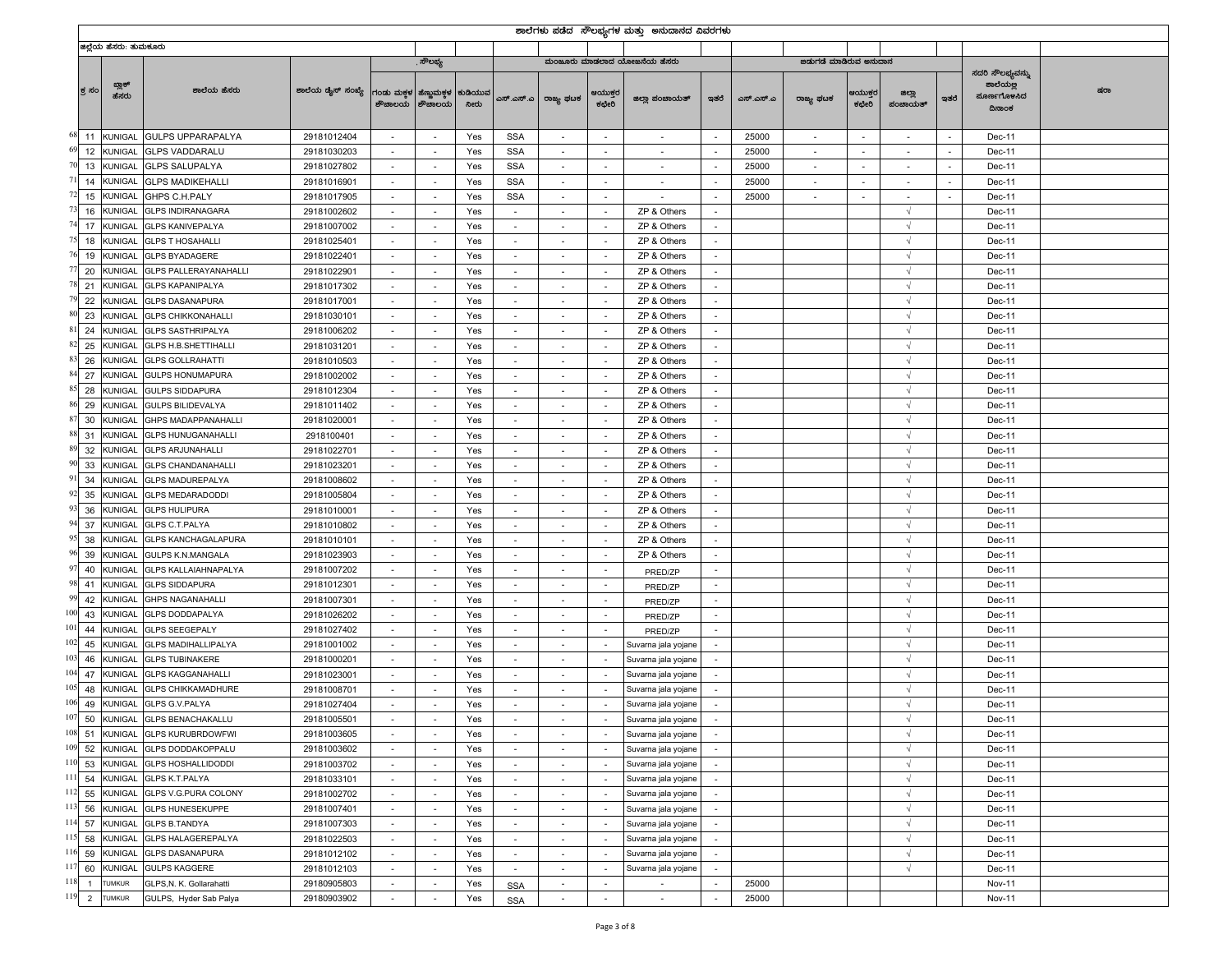|           |                |                        |                                 |                   |                          |                          |                 |                          |                          |                          | ಶಾಲೆಗಳು ಪಡೆದ  ಸೌಲಭ್ಯಗಳ ಮತ್ತು  ಅನುದಾನದ ವಿವರಗಳು |                          |           |                        |                   |                   |        |                                                       |                                                                            |
|-----------|----------------|------------------------|---------------------------------|-------------------|--------------------------|--------------------------|-----------------|--------------------------|--------------------------|--------------------------|-----------------------------------------------|--------------------------|-----------|------------------------|-------------------|-------------------|--------|-------------------------------------------------------|----------------------------------------------------------------------------|
|           |                | ಜಿಲ್ಲೆಯ ಹೆಸರು: ತುಮಕೂರು |                                 |                   |                          |                          |                 |                          |                          |                          |                                               |                          |           |                        |                   |                   |        |                                                       |                                                                            |
|           |                |                        |                                 |                   |                          | ಸೌಲಭ್ಯ                   |                 |                          |                          |                          | ಮಂಜೂರು ಮಾಡಲಾದ ಯೋಜನೆಯ ಹೆಸರು                    |                          |           | ಜಿಡುಗಡೆ ಮಾಡಿರುವ ಅನುದಾನ |                   |                   |        |                                                       |                                                                            |
|           | ಕ್ತ ಸಂ         | ಬ್ಲಾಕ್<br>ಹೆಸರು        | ಶಾಲೆಯ ಹೆಸರು                     | ಶಾಲೆಯ ಡೈಸ್ ಸಂಖ್ಯೆ | ಗಂಡು ಮಕ್ತಳ<br>ಶೌಚಾಲಯ     | ಹೆಣ್ಣುಮಕ್ತಳ<br>ಶೌಚಾಲಯ    | ಕುಡಿಯುವ<br>ನೀರು | ಎಸ್.ಎಸ್.ಎ                | ರಾಜ್ಯ ಫಟಕ                | ಆಯುಕ್ತರ<br>ಕಛೇರಿ         | ಜಿಲ್ಲಾ ಪಂಚಾಯತ್                                | ಇತರೆ                     | ಎಸ್.ಎಸ್.ಎ | ರಾಜ್ಯ ಘಟಕ              | ತಿಯುಕ್ತರ<br>ಕಛೇರಿ | ಜಿಲ್ಲಾ<br>ಪಂಚಾಯತ್ | ಇತರೆ   | ಸದರಿ ಸೌಲಭ್ಯವನ್ನು<br>ಶಾಲೆಯಲ್ಲ<br>ಮೂರ್ಣಗೊಳಸಿದ<br>ದಿನಾಂಕ | ಷರಾ                                                                        |
| $120 - 3$ |                | <b>TUMKUR</b>          | GLPS, Kollapura                 | 29180932802       | $\sim$                   | $\overline{\phantom{a}}$ | Yes             | <b>SSA</b>               | $\sim$                   | $\sim$                   | $\sim$                                        | $\sim$                   | 25000     |                        |                   |                   |        | Nov-11                                                |                                                                            |
| $121\,$   | $\overline{4}$ | <b>TUMKUR</b>          | GULPS, Biram Sab Palya          | 29180930802       | $\sim$                   | $\sim$                   | Yes             | <b>SSA</b>               | $\sim$                   | $\overline{\phantom{a}}$ | $\sim$                                        | $\sim$                   | 25000     |                        |                   |                   |        | <b>Nov-11</b>                                         |                                                                            |
| 122       | $\,$ 5 $\,$    | <b>TUMKUR</b>          | GLPS, Kundapura                 | 29180919901       | $\sim$                   | $\sim$                   | Yes             | <b>SSA</b>               | $\sim$                   | $\sim$                   | $\overline{\phantom{a}}$                      | $\sim$                   | 25000     |                        |                   |                   |        | <b>Nov-11</b>                                         |                                                                            |
| 123       | 6              | <b>TUMKUR</b>          | GLPS, Kuntammanathota           | 29180900208       | $\sim$                   | $\overline{\phantom{a}}$ | Yes             | <b>SSA</b>               | $\sim$                   | $\overline{\phantom{a}}$ | $\overline{\phantom{a}}$                      |                          | 25000     |                        |                   |                   |        | <b>Nov-11</b>                                         |                                                                            |
| 124       | $\overline{7}$ | <b>TUMKUR</b>          | GLPS, Chokkenahalli             | 29180925101       | $\sim$                   | $\sim$                   | Yes             | <b>SSA</b>               | $\sim$                   | $\sim$                   | $\sim$                                        | $\sim$                   | 25000     |                        |                   |                   |        | Nov-11                                                |                                                                            |
| 125       | 8              | <b>TUMKUR</b>          | GLPS, Kote mandipete            | 29180942310       | $\sim$                   | $\sim$                   | Yes             | <b>SSA</b>               | $\overline{\phantom{a}}$ | $\sim$                   | $\sim$                                        | $\sim$                   | 25000     |                        |                   |                   |        | Nov-11                                                |                                                                            |
| 126       | 9              | <b>TUMKUR</b>          | GULPS, Mandipete                | 29180900608       | $\overline{\phantom{a}}$ |                          | Yes             |                          |                          |                          |                                               | Others                   |           |                        |                   |                   |        | <b>Nov-11</b>                                         | earlier sanctioned under SSA,<br>but it was facilitated by Localites       |
| 127       | 10             | <b>TUMKUR</b>          | GULPS, Kora                     | 29180913102       | $\sim$                   | ٠                        | Yes             | <b>SSA</b>               | $\overline{\phantom{a}}$ | $\sim$                   | $\sim$                                        |                          | 25000     |                        |                   |                   |        | Nov-11                                                |                                                                            |
| 128       | 11             | <b>TUMKUR</b>          | GULPS, Fakir Palya              | 29180943104       | $\sim$                   | $\overline{\phantom{a}}$ | Yes             | <b>SSA</b>               | $\sim$                   | $\overline{\phantom{a}}$ | $\overline{\phantom{a}}$                      |                          | 25000     |                        |                   |                   |        | Nov-11                                                |                                                                            |
| 129       | 12             | <b>TUMKUR</b>          | GLPS, Kamaiahnapalya            | 29180937003       | $\sim$                   | $\overline{\phantom{a}}$ | Yes             | <b>SSA</b>               | $\overline{\phantom{a}}$ | $\sim$                   | $\overline{\phantom{a}}$                      | $\overline{\phantom{a}}$ | 25000     |                        |                   |                   |        | Nov-11                                                |                                                                            |
| 130       | 13             | <b>TUMKUR</b>          | GULPS, Ranganathapura           | 29180926706       | $\sim$                   | $\sim$                   | Yes             | <b>SSA</b>               | $\sim$                   | $\sim$                   | $\overline{\phantom{a}}$                      | $\sim$                   | 25000     |                        |                   |                   |        | Nov-11                                                |                                                                            |
| 131       | 14             | <b>TUMKUR</b>          | GLPS, Lingapura                 | 29180908705       | $\sim$                   | $\sim$                   | Yes             | <b>SSA</b>               | $\sim$                   | $\sim$                   | $\sim$                                        | $\sim$                   | 25000     |                        |                   |                   |        | Nov-11                                                |                                                                            |
| 132       | 15             | <b>TUMKUR</b>          | GLPS, Navilahalli               | 29180901113       | $\sim$                   | $\overline{\phantom{a}}$ | Yes             | <b>SSA</b>               | $\sim$                   | $\sim$                   | $\sim$                                        | $\sim$                   | 25000     |                        |                   |                   |        | Nov-11                                                |                                                                            |
| 133       | 16             | <b>TUMKUR</b>          | GLPS, C.Gollarahatti            | 29180916102       | $\sim$                   | $\overline{\phantom{a}}$ | Yes             | <b>SSA</b>               | $\sim$                   | $\overline{\phantom{a}}$ | $\overline{\phantom{a}}$                      | $\overline{\phantom{a}}$ | 25000     |                        |                   |                   |        | Nov-11                                                |                                                                            |
| 134       | 17             | <b>TUMKUR</b>          | GHPS, H.S.Extn                  | 29180943102       | $\overline{\phantom{a}}$ | $\overline{\phantom{a}}$ | Yes             | <b>SSA</b>               | $\overline{\phantom{a}}$ | $\sim$                   | $\overline{\phantom{a}}$                      | $\overline{\phantom{a}}$ | 25000     |                        |                   |                   |        | <b>Nov-11</b>                                         |                                                                            |
| 135       | 18             | <b>TUMKUR</b>          | GUHPS, Tippu Nagar              | 29180900407       | $\sim$                   | $\overline{\phantom{a}}$ | Yes             | <b>SSA</b>               | $\sim$                   | $\sim$                   | $\overline{\phantom{a}}$                      | $\sim$                   | 25000     |                        |                   |                   |        | Nov-11                                                |                                                                            |
| 136       | 19             | UMKUR                  | GHPS, Maralena halli            | 29180908704       | $\sim$                   | $\sim$                   | Yes             | <b>SSA</b>               | $\sim$                   | $\sim$                   | $\sim$                                        | $\sim$                   | 25000     |                        |                   |                   |        | Nov-11                                                |                                                                            |
| 137       | 20             | <b>UMKUR</b>           | GHPS, P.N.R Palya               | 29180908703       | $\sim$                   | $\overline{\phantom{a}}$ | Yes             | <b>SSA</b>               | $\sim$                   | $\sim$                   | $\overline{\phantom{a}}$                      | $\overline{\phantom{a}}$ | 25000     |                        |                   |                   |        | Nov-11                                                |                                                                            |
| 138 21    |                | <b>TUMKUR</b>          | GHPS, Thalapurike               | 29180901112       | $\overline{\phantom{a}}$ |                          | Yes             |                          | State<br>Sector          |                          |                                               |                          |           | 70000                  |                   |                   | $\sim$ | Dec-11                                                | earlier sanctioned under SSA,<br>but it was facilitated by State<br>Sector |
| 139       | 22             | <b>TUMKUR</b>          | GUHPS, Sira Gate                | 29180908801       | $\sim$                   | $\overline{a}$           | Yes             | <b>SSA</b>               | $\sim$                   |                          |                                               |                          | 25000     |                        |                   |                   |        | Nov-11                                                |                                                                            |
| 140       | 23             | <b>TUMKUR</b>          | GLPS, Doddasarangi palya        | 29180920901       | $\sim$                   |                          | Yes             |                          |                          |                          | ZP & Others                                   | $\sim$                   |           |                        |                   | $\sqrt{ }$        |        | Dec-11                                                |                                                                            |
| 141       | 24             | <b>TUMKUR</b>          | GLPS, Mastipalya                | 29180913204       | $\sim$                   | $\sim$                   | Yes             | $\sim$                   | $\sim$                   | $\sim$                   | ZP & Others                                   | $\sim$                   |           |                        |                   | $\sqrt{ }$        |        | Dec-11                                                |                                                                            |
| 142       | 25             | <b>TUMKUR</b>          | GLPS, Kempadalihalli            | 29180913401       | $\sim$                   | $\overline{\phantom{a}}$ | Yes             | $\overline{\phantom{a}}$ | $\overline{\phantom{a}}$ | $\sim$                   | ZP & Others                                   | $\sim$                   |           |                        |                   | $\sqrt{ }$        |        | Dec-11                                                |                                                                            |
| 143       | 26             | <b>UMKUR</b>           | GHPS, Nandihalli                | 29180923801       | $\sim$                   | $\sim$                   | Yes             | $\sim$                   | $\sim$                   | $\sim$                   | ZP & Others                                   | $\sim$                   |           |                        |                   | $\sqrt{ }$        |        | Dec-11                                                |                                                                            |
| 144       | 27             | UMKUR                  | GUHPS, Urdigere(Urdu)           | 29180923402       | $\sim$                   | ٠                        | Yes             | $\overline{\phantom{a}}$ | $\sim$                   | $\overline{\phantom{a}}$ | ZP & Others                                   | $\sim$                   |           |                        |                   | $\sqrt{ }$        |        | Dec-11                                                |                                                                            |
| 145       | 28             | UMKUR                  | GLPS, Shettappanahalli          | 29180943902       | $\sim$                   |                          | Yes             |                          |                          | $\overline{\phantom{a}}$ | PRED/ZP                                       | $\sim$                   |           |                        |                   | $\sqrt{ }$        |        | Dec-11                                                |                                                                            |
| 146       | 29             | <b>UMKUR</b>           | GLPS, Singanapalya              | 29180905001       | $\sim$                   | $\sim$                   | Yes             | $\sim$                   | $\sim$                   | $\sim$                   | PRED/ZP                                       | $\sim$                   |           |                        |                   | $\sqrt{ }$        |        | Dec-11                                                |                                                                            |
| 147       | 30             | UMKUR                  | GLPS, Dommanakuppe G Hatti      | 29180927001       | $\sim$                   | $\overline{\phantom{a}}$ | Yes             | $\overline{\phantom{a}}$ | $\overline{\phantom{a}}$ | $\sim$                   | PRED/ZP                                       | $\sim$                   |           |                        |                   | $\sqrt{ }$        |        | Dec-11                                                |                                                                            |
| 148       | 31             | <b>UMKUR</b>           | GLPS, Hyder Sab Palya           | 29180903902       | $\sim$                   | $\sim$                   | Yes             | $\sim$                   | $\sim$                   | $\sim$                   | PRED/ZP                                       | $\sim$                   |           |                        |                   | $\sqrt{ }$        |        | Dec-11                                                |                                                                            |
| 149       | 32             | UMKUR                  | GLPS, Muddenahalli              | 29180910101       | $\sim$                   | ٠                        | Yes             | $\overline{\phantom{a}}$ | $\sim$                   | $\overline{\phantom{a}}$ | PRED/ZP                                       | $\sim$                   |           |                        |                   | $\sqrt{ }$        |        | Dec-11                                                |                                                                            |
| 150       | 33             | <b>TUMKUR</b>          | GLPS, Kanchenahall              | 29180911001       | $\sim$                   |                          | Yes             |                          |                          | $\overline{\phantom{a}}$ | PRED/ZP                                       | $\sim$                   |           |                        |                   | $\sqrt{ }$        |        | Dec-11                                                |                                                                            |
| 151       | 34             | <b>UMKUR</b>           | GLPS, S Gollarahatti            |                   | $\sim$                   | $\sim$                   | Yes             | $\sim$                   | $\sim$                   | $\sim$                   | PRED/ZP                                       | $\sim$                   |           |                        |                   | $\sqrt{ }$        |        | Dec-11                                                |                                                                            |
| 152       | 35             | UMKUR                  | GLPS, Dyapenahalli              | 29180921001       | $\sim$                   | $\sim$                   | Yes             | $\overline{\phantom{a}}$ | $\sim$                   | $\sim$                   | PRED/ZP                                       | $\sim$                   |           |                        |                   | $\sqrt{ }$        |        | Dec-11                                                |                                                                            |
| 153       | 36             | <b>UMKUR</b>           | GLPS, Gowdanahalli              | 29180913304       | $\sim$                   | $\sim$                   | Yes             | $\sim$                   | $\sim$                   | $\sim$                   | PRED/ZP                                       | $\sim$                   |           |                        |                   | $\sqrt{ }$        |        | Dec-11                                                |                                                                            |
|           | 37             | UMKUR                  | GLPS, Hucchabasavanahalli       | 29180911501       | $\sim$                   | ٠                        | Yes             | $\overline{\phantom{a}}$ | $\sim$                   | $\overline{\phantom{a}}$ | PRED/ZP                                       | $\sim$                   |           |                        |                   | $\sqrt{ }$        |        | Dec-11                                                |                                                                            |
| 155       | 38             | UMKUR                  | <b>GLPS, Kodi Thimmanahalli</b> | 29180910901       |                          |                          | Yes             |                          |                          |                          | PRED/ZP                                       |                          |           |                        |                   | $\sqrt{ }$        |        | Dec-11                                                |                                                                            |
| 156       | 39             | <b>TUMKUR</b>          | GLPS, Hukkadadahatti            | 29180913302       | $\sim$                   | $\sim$                   | Yes             | $\sim$                   | $\sim$                   | $\sim$                   | PRED/ZP                                       | $\sim$                   |           |                        |                   | $\sqrt{ }$        |        | Dec-11                                                |                                                                            |
|           |                | 157 40 TUMKUR          | GLPS, Bovipalya                 | 29180942204       | $\sim$                   |                          | Yes             | $\overline{\phantom{a}}$ | $\overline{\phantom{a}}$ |                          | Suvama jala<br>yojane<br>Suvarna jala         |                          |           |                        |                   | $\sqrt{ }$        |        | Dec-11                                                |                                                                            |
|           |                | 158 41 TUMKUR          | GLPS, Kodipalya                 | 29180927904       | $\sim$                   | $\overline{\phantom{a}}$ | Yes             | $\overline{\phantom{a}}$ |                          |                          | yojane                                        |                          |           |                        |                   | $\sqrt{ }$        |        | Dec-11                                                |                                                                            |
| 159       | 42             | <b>TUMKUR</b>          | GLPS, Lingikatte Colony         | 29180943901       |                          | $\overline{\phantom{a}}$ | Yes             | $\overline{\phantom{a}}$ |                          |                          | Suvarna jala<br>yojane                        |                          |           |                        |                   | $\sqrt{ }$        |        | Dec-11                                                |                                                                            |
|           | 160 43         | <b>TUMKUR</b>          | GLPS, Devarahatti               | 29180927906       | $\sim$                   | $\overline{\phantom{a}}$ | Yes             | $\overline{\phantom{a}}$ | ٠                        |                          | Suvarna jala<br>yojane                        |                          |           |                        |                   | $\sqrt{ }$        |        | Dec-11                                                |                                                                            |
|           |                | 161 44 TUMKUR          | GLPS, Kebbepalya                | 29180927907       | $\overline{\phantom{a}}$ | $\overline{\phantom{a}}$ | Yes             | $\overline{\phantom{a}}$ | $\overline{a}$           | $\overline{\phantom{a}}$ | Suvarna jala<br>yojane                        | $\overline{\phantom{a}}$ |           |                        |                   | $\sqrt{ }$        |        | Dec-11                                                |                                                                            |
| 162       | 45             | <b>TUMKUR</b>          | GLPS, Maranahatti               | 29180935202       | $\overline{\phantom{a}}$ | $\overline{\phantom{a}}$ | Yes             | $\overline{\phantom{a}}$ |                          |                          | Suvarna jala<br>yojane                        | $\overline{\phantom{a}}$ |           |                        |                   | $\sqrt{ }$        |        | Dec-11                                                |                                                                            |
| 163       | 46             | <b>TUMKUR</b>          | GLPS, Galegenahalli             | 29180926901       | $\sim$                   | $\overline{\phantom{a}}$ | Yes             | $\overline{\phantom{a}}$ | ٠                        | $\overline{\phantom{a}}$ | Suvarna jala<br>yojane                        |                          |           |                        |                   | $\sqrt{ }$        |        | Dec-11                                                |                                                                            |
|           |                | 164 47 TUMKUR          | GLPS, Chikkabellavi             | 29180914901       | $\sim$                   |                          | Yes             | $\overline{\phantom{a}}$ |                          |                          | Suvarna jala<br>yojane                        |                          |           |                        |                   | $\sqrt{ }$        |        | Dec-11                                                |                                                                            |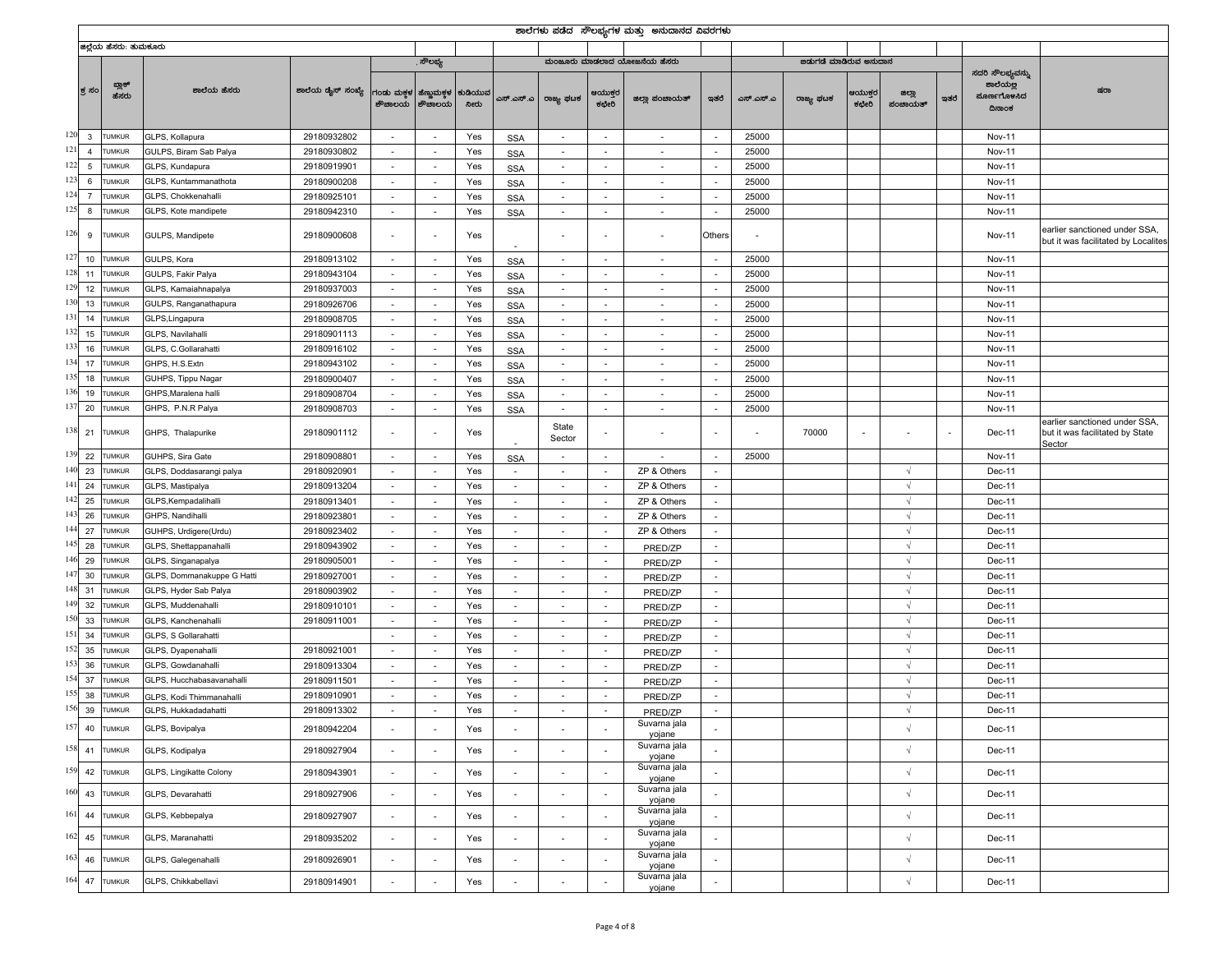|             |                     |                        |                                                                              |                            |                          |                          |                 |                                    |                                    |                          | ಶಾಲೆಗಳು ಪಡೆದ  ಸೌಲಭ್ಯಗಳ ಮತ್ತು  ಅನುದಾನದ ವಿವರಗಳು |                          |           |                        |                  |                          |      |                                                       |                                                     |
|-------------|---------------------|------------------------|------------------------------------------------------------------------------|----------------------------|--------------------------|--------------------------|-----------------|------------------------------------|------------------------------------|--------------------------|-----------------------------------------------|--------------------------|-----------|------------------------|------------------|--------------------------|------|-------------------------------------------------------|-----------------------------------------------------|
|             |                     | ಜಿಲ್ಲೆಯ ಹೆಸರು: ತುಮಕೂರು |                                                                              |                            |                          |                          |                 |                                    |                                    |                          |                                               |                          |           |                        |                  |                          |      |                                                       |                                                     |
|             |                     |                        |                                                                              |                            |                          | . ಸೌಲಭ್ಯ                 |                 |                                    |                                    |                          | ಮಂಜೂರು ಮಾಡಲಾದ ಯೋಜನೆಯ ಹೆಸರು                    |                          |           | ಜಿಡುಗಡೆ ಮಾಡಿರುವ ಅನುದಾನ |                  |                          |      |                                                       |                                                     |
|             | ಕ್ತ ಸಂ              | ಬ್ಲಾಕ್<br>ಹೆಸರು        | ಶಾಲೆಯ ಹೆಸರು                                                                  | ಶಾಲೆಯ ಡೈಸ್ ಸಂಖ್ಯೆ          | ಗಂಡು ಮಕ್ತಳ<br>ಶೌಚಾಲಯ     | ಹೆಣ್ಣುಮಕ್ತಳ<br>ಶೌಚಾಲಯ    | ಕುಡಿಯುವ<br>ನೀರು | ಎಸ್.ಎಸ್.ಎ                          | ರಾಜ್ಯ ಫಟಕ                          | ಆಯುಕ್ತರ<br>ಕಛೇರಿ         | ಜಿಲ್ಲಾ ಪಂಚಾಯತ್                                | ಇತರೆ                     | ಎಸ್.ಎಸ್.ಎ | ರಾಜ್ಯ ಫಟಕ              | ಆಯುಕ್ತರ<br>ಕಛೇರಿ | ಜಿಲ್ಲಾ<br>ಪಂಚಾಯತ್        | ಇತರೆ | ಸದರಿ ಸೌಲಭ್ಯವನ್ನು<br>ಶಾಲೆಯಲ್ಲ<br>ಮೂರ್ಣಗೊಳಸಿದ<br>ದಿನಾಂಕ | ಷರಾ                                                 |
| 165         | 48                  | <b>TUMKUR</b>          | GLPS, Garagadakuppe palya                                                    | 29180906301                |                          |                          | Yes             | ٠                                  |                                    |                          | Suvarna jala<br>yojane                        |                          |           |                        |                  | $\sqrt{ }$               |      | Dec-11                                                |                                                     |
| 166 49      |                     | <b>TUMKUR</b>          | GULPS, Machanahalli                                                          | 29180925003                |                          |                          | Yes             |                                    |                                    |                          | Suvarna jala<br>yojane                        |                          |           |                        |                  | $\sqrt{ }$               |      | Dec-11                                                |                                                     |
| 167         | 50                  | <b>TUMKUR</b>          | GLPS, Chikkapura                                                             | 29180908601                |                          |                          | Yes             | $\overline{a}$                     |                                    |                          | Suvarna jala<br>yojane                        |                          |           |                        |                  | $\sqrt{ }$               |      | Dec-11                                                |                                                     |
| 168         | 51                  | <b>TUMKUR</b>          | GLPS, Lakkanahalli hatti                                                     | 29180946901                | $\sim$                   |                          | Yes             | $\overline{\phantom{a}}$           |                                    |                          | Suvarna jala<br>yojane                        |                          |           |                        |                  | $\sqrt{ }$               |      | Dec-11                                                |                                                     |
| 169         | 52                  | <b>TUMKUR</b>          | GLPS, M.G.Hatti                                                              | 29180913502                |                          |                          | Yes             | ÷,                                 |                                    |                          | Suvarna jala<br>yojane                        |                          |           |                        |                  | $\sqrt{ }$               |      | Dec-11                                                |                                                     |
| 170         | 53                  | <b>TUMKUR</b>          | GHPS, Devalapura                                                             | 29180932701                |                          |                          | Yes             |                                    |                                    |                          | Suvarna jala<br>yojane                        |                          |           |                        |                  | $\sqrt{ }$               |      | Dec-11                                                |                                                     |
| 171         | 54                  | <b>TUMKUR</b>          | GHPS, Madagondanahalli                                                       | 29180924101                |                          |                          | Yes             | ÷,                                 |                                    |                          | Suvarna jala<br>yojane                        |                          |           |                        |                  | $\sqrt{ }$               |      | Dec-11                                                |                                                     |
| 172         | 55                  | <b>TUMKUR</b>          | GUHPS, Badesab Palya                                                         | 29180917904                | $\overline{\phantom{a}}$ | ÷,                       | Yes             | $\overline{\phantom{a}}$           |                                    |                          | Suvarna jala<br>yojane                        | $\overline{\phantom{a}}$ |           |                        |                  | $\sqrt{ }$               |      | Dec-11                                                |                                                     |
| 173         | 56                  | <b>TUMKUR</b>          | GLPS, D.N.Pura                                                               | 29180924501                | $\overline{\phantom{a}}$ | $\overline{\phantom{a}}$ | Yes             | <b>SSA</b>                         |                                    |                          | $\overline{\phantom{a}}$                      |                          | 25000     |                        |                  | $\sqrt{ }$               |      | $Jan-12$                                              | Sanctioned in Others but<br>acilitated in SSA fund  |
| 174         | 57                  | <b>TUMKUR</b>          | GUHPS, A.S.K Palya                                                           | 29180902609                |                          |                          | Yes             | $\overline{\phantom{a}}$           |                                    |                          | ÷.                                            | Others                   |           |                        |                  | $\sqrt{ }$               |      | $Jan-12$                                              |                                                     |
| 175         | 58                  | <b>TUMKUR</b>          | GUHPS, Market Chowka                                                         | 29180902309                | $\overline{\phantom{a}}$ |                          | Yes             | <b>SSA</b>                         | ÷,                                 |                          | $\overline{a}$                                | $\sim$                   | 25000     |                        |                  | $\sqrt{ }$               |      | $Jan-12$                                              | Sanctioned in Others but<br>Facilitated in SSA fund |
| 176         | $\overline{1}$      |                        | Turuvekere GLPS G.DODDERI                                                    | 29180703901                | $\sim$                   |                          | Yes             | <b>SSA</b>                         |                                    | $\overline{\phantom{a}}$ |                                               |                          | 25000     |                        |                  |                          |      | <b>Nov-11</b>                                         |                                                     |
| 177         | $\overline{2}$      | uruvekere              | <b>GLPS AYARAHALLI</b>                                                       | 29180718901                | $\sim$                   | $\sim$                   | Yes             | <b>SSA</b>                         | $\sim$                             | $\sim$                   | $\sim$                                        | $\sim$                   | 25000     |                        |                  |                          |      | Nov-11                                                |                                                     |
| 178         | $\mathbf{3}$        | <b>Turuveker</b>       | <b>GULPS ARAKANAKATTE</b>                                                    | 29180708202                | $\sim$                   | $\sim$                   | Yes             | <b>SSA</b>                         | $\sim$                             | $\sim$                   | $\sim$                                        | $\sim$                   | 25000     |                        |                  |                          |      | Nov-11                                                |                                                     |
| 179<br>180  | $\overline{4}$      | uruvekere              | <b>GHPS K.MAVINAHALLI</b>                                                    | 29180712801                | $\sim$                   | $\sim$                   | Yes             | <b>SSA</b>                         | $\sim$                             | $\sim$                   | $\sim$                                        | $\sim$                   | 25000     |                        |                  |                          |      | Nov-11                                                |                                                     |
| 181         | $\,$ 5 $\,$         | uruvekere              | <b>GLPS V.MALE</b>                                                           | 29180719203                | $\sim$                   | $\sim$                   | Yes             | <b>SSA</b>                         | $\overline{\phantom{a}}$           | $\sim$                   | $\overline{\phantom{a}}$                      | $\sim$                   | 25000     |                        |                  |                          |      | <b>Nov-11</b>                                         |                                                     |
| 182         | 6<br>$\overline{7}$ |                        | uruvekere GLPS T GOLLARAHATTI<br><b>GLPS AREHALLI</b>                        | 29180708802<br>29180720506 | $\sim$                   |                          | Yes             | <b>SSA</b><br><b>SSA</b>           |                                    | $\overline{\phantom{a}}$ |                                               |                          | 25000     |                        |                  |                          |      | <b>Nov-11</b>                                         |                                                     |
| 183         | 8                   | uruvekere              | GLPS BASAVAPURA G HATTI                                                      | 29180702704                | $\sim$<br>$\sim$         | $\sim$<br>$\sim$         | Yes<br>Yes      | $\sim$                             | $\sim$<br>$\sim$                   | $\sim$<br>$\sim$         | $\overline{\phantom{a}}$<br>ZP & Others       | $\sim$<br>$\sim$         | 25000     |                        |                  | $\sqrt{ }$               |      | Nov-11<br>Dec-11                                      |                                                     |
|             | 9                   | uruveker               | <b>GULPS ITTIGEHALLI</b>                                                     | 29180704302                | $\sim$                   | $\sim$                   | Yes             | $\overline{\phantom{a}}$           | $\sim$                             | $\sim$                   |                                               | $\sim$                   |           |                        |                  | $\sqrt{ }$               |      | Dec-11                                                |                                                     |
|             | 10                  | uruvekere              | uruvekere GLPS T.GOLLARAHATTI                                                | 29180708802                | $\sim$                   | $\sim$                   | Yes             | $\overline{\phantom{a}}$           | $\overline{\phantom{a}}$           | $\sim$                   | PRED/ZP<br>PRED/ZP                            | $\sim$                   |           |                        |                  | $\sqrt{ }$               |      | Dec-11                                                |                                                     |
|             | 11                  |                        | Turuvekere GLPS SIDDAPURA                                                    | 29180717501                | $\sim$                   |                          | Yes             |                                    |                                    | $\sim$                   | PRED/ZP                                       | $\sim$                   |           |                        |                  | $\sqrt{ }$               |      | Dec-11                                                |                                                     |
|             | 12                  |                        | uruvekere GLPS APPASANDRA                                                    | 29180717801                | $\sim$                   | $\sim$                   | Yes             | $\sim$                             | $\sim$                             | $\sim$                   | PRED/ZP                                       | $\sim$                   |           |                        |                  | $\sqrt{ }$               |      | Dec-11                                                |                                                     |
|             | 13                  | uruveken               | <b>GLPS HANUMAPURA</b>                                                       | 29180703503                | $\sim$                   | $\sim$                   | Yes             | $\sim$                             | $\sim$                             | $\sim$                   | Suvarna jala yojane                           | $\sim$                   |           |                        |                  | $\sqrt{ }$               |      | Dec-11                                                |                                                     |
|             | 14                  | uruvekere              | <b>GLPS MUGULUR G HATTI</b>                                                  | 29180716302                | $\sim$                   | $\sim$                   | Yes             | $\overline{\phantom{a}}$           | $\sim$                             | $\sim$                   | Suvarna jala yojane                           | $\sim$                   |           |                        |                  | $\sqrt{ }$               |      | Dec-11                                                |                                                     |
| 190         | 15                  |                        | uruvekere GHPS DODDABEERANAKERE                                              | 29180709201                | $\sim$                   | $\sim$                   | Yes             | $\overline{\phantom{a}}$           | $\overline{\phantom{a}}$           | $\sim$                   | Suvarna jala yojane                           |                          |           |                        |                  | $\sqrt{ }$               |      | Dec-11                                                |                                                     |
| 191         | 16                  |                        | Turuvekere GLPS DN PURA KAVAL                                                | 29180709401                | $\sim$                   |                          | Yes             |                                    |                                    |                          | Suvarna jala yojane                           |                          |           |                        |                  | $\sqrt{ }$               |      | Dec-11                                                |                                                     |
|             | 17                  |                        | uruvekere GLPS KAMANAHALLI                                                   | 29180708301                | $\sim$                   | $\sim$                   | Yes             | $\sim$                             | $\sim$                             | $\sim$                   | Suvarna jala yojane                           | $\sim$                   |           |                        |                  | $\sqrt{ }$               |      | Dec-11                                                |                                                     |
| 193         | 18                  | uruveken               | <b>GLPS RAMASAGARA</b>                                                       | 29180709001                | $\sim$                   | $\sim$                   | Yes             | $\overline{\phantom{a}}$           | $\sim$                             | $\sim$                   | Suvarna jala yojane                           | $\sim$                   |           |                        |                  | $\sqrt{ }$               |      | Dec-11                                                |                                                     |
|             | 19                  | uruvekere              | <b>GLPS M HOSUR</b>                                                          | 29180712703                | $\sim$                   | $\sim$                   | Yes             | $\overline{\phantom{a}}$           | $\sim$                             | $\sim$                   | Suvarna jala yojane                           | $\sim$                   |           |                        |                  | $\sqrt{ }$               |      | Dec-11                                                |                                                     |
|             | 20                  |                        | uruvekere GHPS D.KALKLERE                                                    | 29180718501                | $\sim$                   | $\sim$                   | Yes             | $\overline{\phantom{a}}$           | $\overline{\phantom{a}}$           | $\sim$                   | Suvarna jala yojane                           |                          |           |                        |                  | $\sqrt{ }$               |      | Dec-11                                                |                                                     |
|             | 21                  |                        | uruvekere GLPS SOMENALLI                                                     | 29180710401                | $\sim$                   |                          | Yes             |                                    |                                    | $\overline{\phantom{a}}$ | Suvarna jala yojane                           |                          |           |                        |                  | $\sqrt{ }$               |      | Dec-11                                                |                                                     |
|             | 22                  |                        | uruvekere GLPS BESTARAPALYA                                                  | 29180710202                | $\sim$                   | $\sim$                   | Yes             | $\sim$                             | $\sim$                             | $\sim$                   | Suvarna jala yojane                           | $\sim$                   |           |                        |                  | $\sqrt{ }$               |      | Dec-11                                                |                                                     |
|             | 23                  | Turuvekere             | <b>GULPS BANASANDRA</b>                                                      | 29180701402                | $\sim$                   | $\sim$                   | Yes             | $\sim$                             | $\sim$                             | $\sim$                   | Suvarna jala yojane                           | $\sim$                   |           |                        |                  | $\sqrt{ }$               |      | Dec-11                                                |                                                     |
| 199         |                     |                        | 24 Turuvekere GLPS D GOLLARAHATTI                                            | 29180711702                |                          |                          | Yes             |                                    |                                    |                          | Suvarna jala yojane                           |                          |           |                        |                  |                          |      | Dec-11                                                |                                                     |
|             |                     |                        | 200 25 Turuvekere GLPS HALUDEVARAHATTI                                       | 29180711903                | $\overline{\phantom{a}}$ | $\overline{\phantom{a}}$ | Yes             | $\sim$                             | $\overline{\phantom{a}}$           | $\sim$                   | Suvarna jala yojane                           |                          |           |                        |                  | $\sqrt{ }$               |      | Dec-11                                                |                                                     |
|             |                     |                        | 201 26 Turuvekere GLPS HATTI HALLI G HATTI                                   | 29180710803                | $\sim$                   |                          | Yes             |                                    |                                    |                          | Suvarna jala yojane                           |                          |           |                        |                  | $\sqrt{ }$               |      | Dec-11                                                |                                                     |
|             |                     |                        | 202 27 Turuvekere GLPS NGB HATTI                                             | 29180705002                | $\sim$                   | $\sim$                   | Yes             | $\sim$                             | $\sim$                             | $\sim$                   | Suvarna jala yojane                           | $\sim$                   |           |                        |                  | $\sqrt{ }$               |      | Dec-11                                                |                                                     |
|             |                     |                        | 203 28 Turuvekere GLPS NARIGEHALLI<br>204 29 Turuvekere GULPS DODDAMALLIGERE | 29180705701<br>29180716901 | $\sim$<br>$\sim$         | $\sim$<br>$\sim$         | Yes<br>Yes      | $\sim$<br>$\overline{\phantom{a}}$ | $\sim$<br>$\overline{\phantom{a}}$ | $\sim$<br>$\sim$         | Suvarna jala yojane<br>Suvarna jala yojane    | $\sim$<br>$\sim$         |           |                        |                  | $\sqrt{ }$<br>$\sqrt{ }$ |      | Dec-11<br>Dec-11                                      |                                                     |
| $205 - 30$  |                     |                        | Turuvekere GHPS VADAVANAGHATTA                                               | 29180716201                | $\sim$                   | $\sim$                   | Yes             | $\overline{\phantom{a}}$           | $\sim$                             | $\sim$                   | Suvarna jala yojane                           | $\sim$                   |           |                        |                  | $\sqrt{ }$               |      | Dec-11                                                |                                                     |
|             |                     |                        | 206 31 Turuvekere GLPS DUMMANAHALLI                                          | 29180708201                | $\sim$                   | $\overline{\phantom{a}}$ | Yes             |                                    |                                    | $\sim$                   | Suvarna jala yojane                           |                          |           |                        |                  | $\sqrt{ }$               |      | Dec-11                                                |                                                     |
| 207         |                     |                        | 32 Turuvekere GLPS DBV HATTI                                                 | 29180709203                | $\sim$                   | $\sim$                   | Yes             | $\sim$                             | $\sim$                             | $\sim$                   | Suvarna jala yojane                           | $\sim$                   |           |                        |                  | $\sqrt{ }$               |      | Dec-11                                                |                                                     |
|             |                     | $208$ 33 Turuvekere    | <b>GLPS JANARDHANAPURA</b>                                                   | 29180707504                | $\sim$                   | $\sim$                   | Yes             | $\sim$                             | $\sim$                             | $\sim$                   | Suvarna jala yojane                           | $\sim$                   |           |                        |                  | $\sqrt{ }$               |      | Dec-11                                                |                                                     |
| 209         |                     |                        | 34 Turuvekere GLPS AMBALADEVANAHALLI                                         | 29180708101                | $\sim$                   | $\sim$                   | Yes             | $\overline{\phantom{a}}$           | $\overline{\phantom{a}}$           | $\sim$                   | Suvarna jala yojane                           | $\sim$                   |           |                        |                  | $\sqrt{ }$               |      | Dec-11                                                |                                                     |
| $210^{3}35$ |                     |                        | Turuvekere GLPS V.KOPPA                                                      | 29180708601                | $\sim$                   | $\sim$                   | Yes             | $\sim$                             | $\sim$                             | $\sim$                   | Suvarna jala yojane                           | $\sim$                   |           |                        |                  | $\sqrt{ }$               |      | Dec-11                                                |                                                     |
| 21          |                     |                        | 36 Turuvekere GLPS V GOLLARAHATTI                                            | 29180708502                | $\sim$                   |                          | Yes             | $\sim$                             | $\sim$                             |                          | Suvarna jala yojane                           |                          |           |                        |                  | $\sqrt{ }$               |      | Dec-11                                                |                                                     |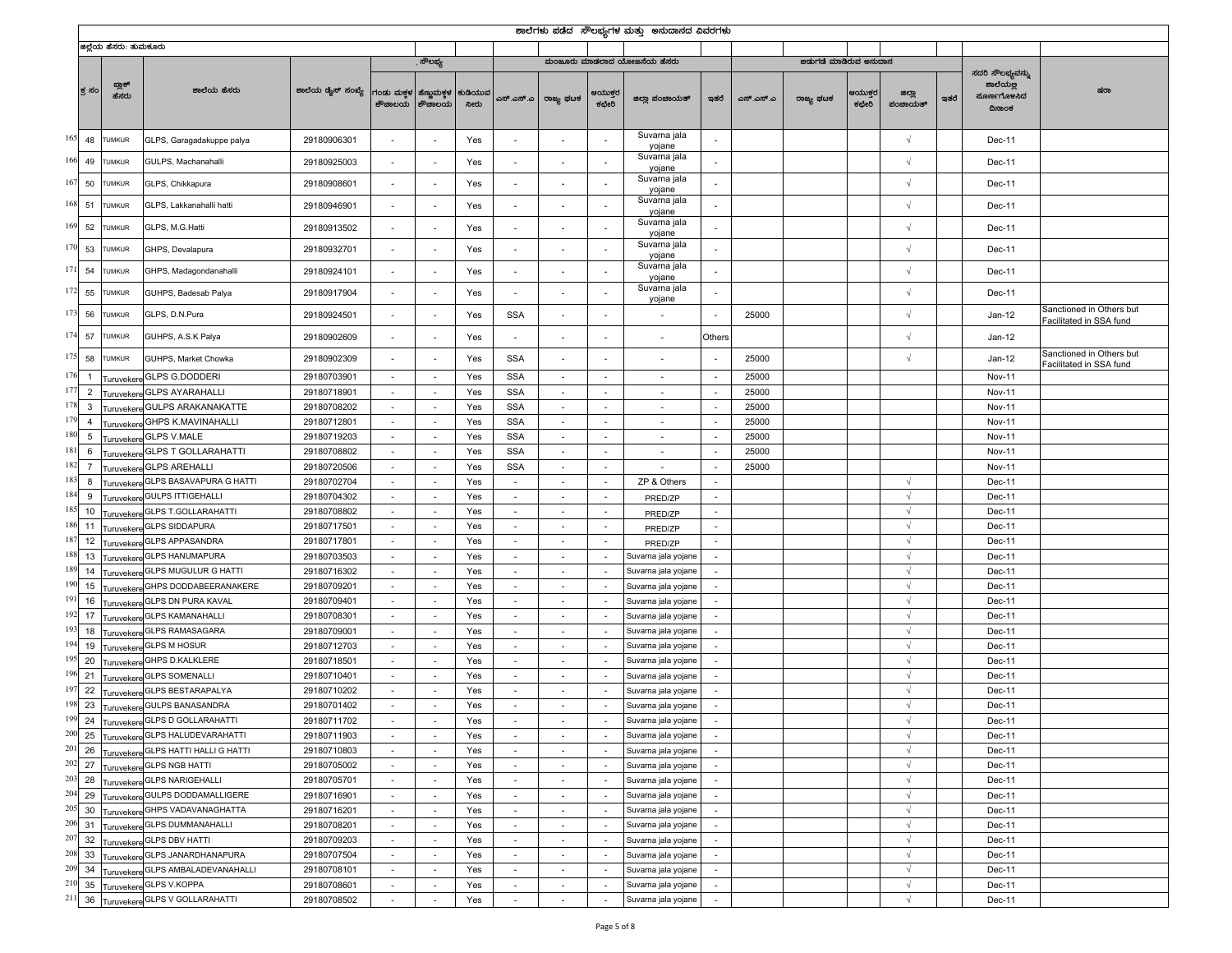|           |                                  |                                |                                                      |                                |                          |                          |                  |                          |                          |                                | ಶಾಲೆಗಳು ಪಡೆದ  ಸೌಲಭ್ಯಗಳ ಮತ್ತು  ಅನುದಾನದ ವಿವರಗಳು |                                       |           |                        |                  |                   |            |                                                       |                                                                                                           |
|-----------|----------------------------------|--------------------------------|------------------------------------------------------|--------------------------------|--------------------------|--------------------------|------------------|--------------------------|--------------------------|--------------------------------|-----------------------------------------------|---------------------------------------|-----------|------------------------|------------------|-------------------|------------|-------------------------------------------------------|-----------------------------------------------------------------------------------------------------------|
|           |                                  | ಜಿಲ್ಲೆಯ ಹೆಸರು: ತುಮಕೂರು         |                                                      |                                |                          |                          |                  |                          |                          |                                |                                               |                                       |           |                        |                  |                   |            |                                                       |                                                                                                           |
|           |                                  |                                |                                                      |                                |                          | ್ಷಕೌಲಭ್ಯ                 |                  |                          |                          |                                | ಮಂಜೂರು ಮಾಡಲಾದ ಯೋಜನೆಯ ಹೆಸರು                    |                                       |           | ಜಿಡುಗಡೆ ಮಾಡಿರುವ ಅನುದಾನ |                  |                   |            |                                                       |                                                                                                           |
|           | ಕ ಸಂ                             | ಬ್ಲಾಕ್<br>ಹೆಸರು                | ಶಾಲೆಯ ಹೆಸರು                                          | ಶಾಲೆಯ ಡೈಸ್ ಸಂಖ್ಯೆ   ಗಂಡು ಮಕ್ತಳ | ಶೌಚಾಲಯ                   | ಹೆಣ್ಣುಮಕ್ತಳ<br>ಶೌಚಾಲಯ    | ಕುಡಿಯುವ<br>ನೀರು  | ಎಸ್.ಎಸ್.ಎ                | ರಾಜ್ಯ ಫಟಕ                | ಆಯುಕ್ತರ<br>ಕಛೇರಿ               | ಜಿಲ್ಲಾ ಪಂಚಾಯತ್                                | ಇತರೆ                                  | ಎಸ್.ಎಸ್.ಎ | ರಾಜ್ಯ ಫಟಕ              | ಆಯುಕ್ತರ<br>ಕಛೇರಿ | ಜಿಲ್ಲಾ<br>ಪಂಚಾಯತ್ | ಇತರೆ       | ಸದರಿ ಸೌಲಭ್ಯವನ್ನು<br>ಶಾಲೆಯಲ್ಲ<br>ಮೂರ್ಣಗೊಳಸಿದ<br>ದಿನಾಂಕ | ಷರಾ                                                                                                       |
| 212 37    |                                  |                                | Turuvekere GLPS BASAVESHWARA NAGARA                  | 29180713002                    | $\sim$                   | $\sim$                   | Yes              | $\overline{\phantom{a}}$ | $\overline{\phantom{a}}$ | $\overline{\phantom{a}}$       | Suvarna jala yojane                           | $\sim$                                |           |                        |                  | $\sqrt{ }$        |            | Dec-11                                                |                                                                                                           |
| 213       | 38                               |                                | Turuvekere GLPS A.GOLLARAHATTI                       | 29180713702                    | $\overline{\phantom{a}}$ | $\sim$                   | Yes              | $\overline{\phantom{a}}$ |                          | $\overline{\phantom{a}}$       | Suvarna jala yojane                           | $\sim$                                |           |                        |                  | $\sqrt{ }$        |            | Dec-11                                                |                                                                                                           |
| 214       | 39                               |                                | Turuvekere GLPS K BEVINAHALLI                        | 29180712901                    | $\overline{\phantom{a}}$ | $\epsilon$               | Yes              |                          |                          | $\overline{\phantom{a}}$       | Suvarna jala yojane                           |                                       |           |                        |                  | $\sqrt{ }$        |            | Dec-11                                                |                                                                                                           |
| 215       | 40                               |                                | Turuvekere GULPS D.KALKLERE                          | 29180718502                    | $\sim$                   | $\sim$                   | Yes              | $\sim$                   | $\overline{\phantom{a}}$ | $\sim$                         | Suvarna jala yojane                           | $\sim$                                |           |                        |                  | $\sqrt{2}$        |            | Dec-11                                                |                                                                                                           |
| 216       | 41                               |                                | Turuvekere GLPS SUNKALAPURA                          | 29180719601                    | $\sim$                   | $\sim$                   | Yes              | $\sim$                   | $\sim$                   | $\overline{\phantom{a}}$       | Suvarna jala yojane                           | $\sim$                                |           |                        |                  | $\sqrt{ }$        |            | Dec-11                                                |                                                                                                           |
| 217       | 42                               | Turuvekere                     | <b>GLPS KALLANAKEREGATE</b>                          | 29180718502                    | $\overline{\phantom{a}}$ | $\epsilon$               | Yes              | $\overline{\phantom{a}}$ |                          |                                | Suvarna jala yojane                           | $\sim$                                |           |                        |                  | V                 |            | Dec-11                                                |                                                                                                           |
| 218       | 43                               |                                | Turuvekere GULPS DAROGANAPALYA                       | 29180702603                    | $\overline{\phantom{a}}$ | $\sim$                   | Yes              | $\sim$                   |                          |                                | Suvarna jala yojane                           | $\overline{\phantom{a}}$              |           |                        |                  | $\sqrt{ }$        |            | Dec-11                                                |                                                                                                           |
| 219       | 44                               |                                | Turuvekere GLPS B.HOSUR                              | 29180720503                    | $\overline{\phantom{a}}$ | $\epsilon$               | Yes              |                          |                          |                                | Suvarna jala yojane                           |                                       |           |                        |                  | $\sqrt{ }$        |            | Dec-11                                                |                                                                                                           |
| 220       | 45                               |                                | Turuvekere GLPS BEECHANAHALLI                        | 29180720301                    | $\sim$                   | $\sim$                   | Yes              | $\sim$                   | $\overline{\phantom{a}}$ | $\sim$                         | Suvarna jala yojane                           | $\sim$                                |           |                        |                  | $\sqrt{ }$        |            | Dec-11                                                |                                                                                                           |
| 221       | 46                               | Turuvekere                     | <b>GLPS MALLENAHALLI</b>                             | 29180720403                    |                          |                          | Yes              |                          |                          |                                |                                               | Others                                |           |                        |                  |                   | $\sqrt{2}$ | Jan-12                                                |                                                                                                           |
|           |                                  |                                |                                                      |                                |                          |                          |                  |                          |                          |                                |                                               |                                       |           |                        |                  |                   |            |                                                       |                                                                                                           |
|           |                                  |                                |                                                      |                                |                          |                          |                  |                          |                          |                                | <b>BOYS TOILET</b>                            |                                       |           |                        |                  |                   |            |                                                       |                                                                                                           |
|           | $\overline{1}$                   |                                | C N HALLI GULPS NEERUBAGILU ROAD                     | 29180119301                    | Yes                      |                          |                  |                          |                          |                                |                                               | Others                                |           |                        |                  |                   | $\sqrt{ }$ | Dec-11                                                | සභාවාභා භියන්ගි සත්වාදී භාවිතය භියවරණ<br>da szontsentközös ene, szontas<br>ಘಾಡಚಿತಿರಿಂದ                    |
|           | $\overline{1}$<br>$\overline{2}$ | KUNIGAL<br>KUNIGAL             | <b>GLPS HUNASEKUPPE</b><br><b>GLPS YEDEHALLI</b>     | 29181007401<br>29181007601     | Yes<br>Yes               | $\sim$                   | $\sim$<br>$\sim$ | $\sim$                   | $\sim$                   | $\sim$<br>$\sim$               | GP/TP/ZP<br>GP/TP/ZP                          | $\sim$                                |           |                        |                  | 35000<br>35000    |            | Dec-11                                                |                                                                                                           |
|           | 3                                | KUNIGAL                        | <b>GLPS RAJAGERE</b>                                 | 29181002601                    | Yes                      | $\sim$<br>$\sim$         | $\sim$           | $\sim$<br>$\sim$         | $\sim$<br>$\sim$         | $\sim$                         | GP/TP/ZP                                      | $\sim$<br>$\sim$                      |           |                        |                  | 35000             |            | Dec-11<br>Dec-11                                      |                                                                                                           |
|           | $\overline{4}$                   | <b>KUNIGAL</b>                 | GLPS CHUNCHAIANAPALYA                                | 29181026003                    | Yes                      | $\sim$                   | $\sim$           | ÷.                       | $\sim$                   | $\sim$                         | GP/TP/ZP                                      | $\sim$                                |           |                        |                  | 35000             |            | Dec-11                                                |                                                                                                           |
|           | $5\overline{5}$                  | KUNIGAL                        | <b>GLPS KAPANIPALYA</b>                              | 29181017302                    | Yes                      | $\sim$                   | $\sim$           | $\sim$                   | $\sim$                   | $\overline{\phantom{a}}$       | GP/TP/ZP                                      | $\sim$                                |           |                        |                  | 35000             |            | Dec-11                                                |                                                                                                           |
|           | 6                                | KUNIGAL                        | <b>GLPS KRS AGRAHARA</b>                             | 29181034702                    | Yes                      | $\sim$                   |                  |                          | State Sector             | $\overline{\phantom{a}}$       | $\sim$                                        | $\sim$                                |           | 35000                  |                  | 35000             |            | Dec-11                                                | mulatina antiquation minoration<br>ಮಿರುವುದು ಅವರಂಗಾ ಮೀಜರ್ಚಿ ಮಾರನಾಡುತ್ತಿರುತ                                 |
|           | $\overline{1}$                   | <b>TUMKUR</b>                  | <b>GLPS KEBBEPALYA</b>                               | 29180927907                    | Yes                      | $\sim$                   | $\sim$           | $\sim$                   | $\sim$                   | $\sim$                         | GP/TP/ZP(TSC)                                 | $\sim$                                |           |                        |                  | 35000             |            | Dec-11                                                |                                                                                                           |
|           | $\overline{2}$                   | <b>TUMKUR</b>                  | <b>GLPS KODIPALYA</b>                                | 29180927904                    | Yes                      | $\sim$                   |                  | $\overline{\phantom{a}}$ | $\sim$                   | $\overline{\phantom{a}}$       | GP/TP/ZP(TSC)                                 | $\overline{\phantom{a}}$              |           |                        |                  | 35000             |            | Dec-11                                                |                                                                                                           |
|           | $\mathbf{3}$<br>$\overline{4}$   | <b>TUMKUR</b><br><b>TUMKUR</b> | <b>GLPS KANNENAHALLI</b><br><b>GLPS KARALU PALYA</b> | 29180915701<br>29180913605     | Yes<br>Yes               | $\sim$<br>$\sim$         | $\sim$           | $\sim$                   | $\sim$                   | $\ddot{\phantom{1}}$<br>$\sim$ | GP/TP/ZP(TSC)<br>GP/TP/ZP(TSC)                | $\mathcal{L}_{\mathcal{A}}$<br>$\sim$ |           |                        |                  | 35000<br>35000    |            | Dec-11<br>Dec-11                                      |                                                                                                           |
|           | 5                                | TUMKUR                         | GULPS BELLAVI (URDU)                                 | 29180913602                    | Yes                      | $\sim$                   | $\sim$           | $\sim$                   | $\sim$                   | $\sim$                         | GP/TP/ZP(TSC)                                 | $\sim$                                |           |                        |                  | 35000             |            | Dec-11                                                |                                                                                                           |
| 13        | 6                                | Tumkur                         | <b>GLPS GANGASANDRA</b>                              | 29180900713                    | Yes                      | $\sim$                   |                  |                          | State Sector             | ÷,                             |                                               | $\overline{\phantom{a}}$              |           | 35000                  |                  |                   |            | <b>Dec-11</b>                                         | emp as desside saidopthics daiddia<br>ಖೆಂದಲ್ಲಿ ಪರಾಜಿಯಾ ಮೆಜರ್ಚು ಚಾರ್ಯಚಭಿಸಿದೆ.                              |
|           | $\overline{7}$                   |                                | TUMKUR GLPS KUNTAMMANATHOTA                          | 29180900208                    | Yes                      | $\overline{\phantom{a}}$ |                  |                          | State Sector             | ÷                              |                                               |                                       |           | 35000                  |                  |                   |            | <b>Dec-11</b>                                         | emp as desside saidopthics daiddia<br>ನಿರಾದ್ರಜ, ಜನರಣದ ಮೊದಲಿತ ಮಾಡಬಾರುವುದಿಗೆ ಬಿ                             |
|           | 8                                |                                | TUMKUR GLPS SHETTIHALLI PALYA                        | 29180901807                    | Yes                      | $\overline{\phantom{a}}$ |                  | <b>SSA</b>               |                          |                                |                                               | $\overline{\phantom{a}}$              | 25000     |                        |                  |                   |            | Dec-11                                                | mulation and the said discolation and disc<br>structure and an annotant arrotonitific<br>azi 61 ¢) razál) |
|           | 9                                | <b>TUMKUR</b>                  | <b>GULPS FAKIR PALYA</b>                             | 29180943104                    | Yes                      | $\sim$                   | $\sim$           | $\sim$                   | <b>State Sector</b>      | $\sim$                         |                                               | $\sim$                                |           | 35000                  |                  |                   |            | Dec-11                                                | සාම සා භික්තුව නැතිවීම සම්බන්ධයෙන් සිදුවන<br>ನಿಯೋಜ ಅವರು ಮಾಡುತ್ತಿದೆ. ಮಾಡಬೇಕು ಮೊದ                           |
|           | 10<br>11                         | <b>TUMKUR</b><br><b>TUMKUR</b> | <b>GLPS KODIHALLI</b>                                | 29180934603                    | Yes                      |                          | $\sim$           | $\overline{\phantom{a}}$ |                          | $\overline{\phantom{a}}$<br>÷, | GP/TP/ZP<br>GP/TP/ZP                          | $\sim$<br>$\sim$                      |           |                        |                  | 35000<br>35000    |            | Dec-11                                                |                                                                                                           |
|           | 12                               | Tumkur                         | <b>GLPS CHIKKAPURA</b><br><b>GLPS CHOLENAHALLI</b>   | 29180908601<br>29180918301     | Yes<br>Yes               |                          | $\sim$           | $\sim$                   | $\sim$                   | $\sim$                         | GP/TP/ZP                                      | $\sim$                                |           |                        |                  | 35000             |            | Dec-11<br>Dec-11                                      |                                                                                                           |
| 20        | 13                               | <b>TUMKUR</b>                  | GULPS BHEEMASANDRA W-6                               | 29180902419                    | Yes                      |                          |                  |                          | <b>State Sector</b>      | $\sim$                         |                                               | $\sim$                                |           | 35000                  |                  |                   |            | Dec-11                                                | mus ar dresh artikoakin drine drihatr<br>ಮೊದಲ್ಲಿ ಅಣದಿಂದ ಮೊದಡಿ ಹಂದಿಂದಮೊದಿನ                                 |
|           | $21 - 14$                        | TUMKUR                         | <b>GULPS G A PALYA</b>                               | 29180926002                    | Yes                      |                          | $\sim$           | $\sim$                   | $\sim$                   | $\sim$                         | GP/TP/ZP                                      | $\sim$                                |           |                        |                  | 35000             |            | Dec-11                                                |                                                                                                           |
| 22        | 15                               |                                | TUMKUR GHPS KOTTIHALLI                               | 29180934601                    | Yes                      |                          | $\sim$           | $\sim$                   | $\sim$                   | $\sim$                         | GP/TP/ZP                                      | $\sim$                                |           |                        |                  | 35000             |            | Dec-11                                                |                                                                                                           |
| 23        | 16                               |                                | TUMKUR GHPS JAYAPURA WARD 7                          | 29180900207                    | Yes                      | $\overline{\phantom{a}}$ |                  |                          | State Sector             |                                |                                               | $\overline{\phantom{a}}$              |           | 35000                  |                  |                   |            | <b>Dec-11</b>                                         | mulation and antimolities abilities<br>ನಿರಾಧಿತು. ಜನಚಿಯಾ ಮೆಜೆಚಿನ ಚಾಲಾಟರಾತ್ರೆ ಬೆಳೆ                          |
|           | $24$ 17                          | TUMKUR                         | GUHPS IDGHA MOHALLA                                  | 29180900601                    | Yes                      | $\sim$                   |                  |                          | State Sector             | $\overline{\phantom{a}}$       |                                               | $\overline{\phantom{a}}$              |           | 35000                  |                  |                   |            | Dec-11                                                | erta dari darah sarikan dailita dailani<br>ಖಿರುದ್ದಿಲ್ಲ. ಜನಾಟರಣ ಮೊದಲಾಗಿ ಆದಾರುವಾಗಿತುದಿದೆ.                   |
| $25 - 18$ |                                  | <b>TUMKUR</b>                  | GHPS MANCHKALKUPPE                                   | 29180924301                    | Yes                      |                          | $\sim$           | $\sim$                   |                          | $\sim$                         | GP/TP/ZP                                      | $\mathcal{L}_{\mathcal{A}}$           |           |                        |                  | 35000             |            | Dec-11                                                |                                                                                                           |
| 26        | 19                               | TUMKUR                         | GHPS KOTE MANDIPETE                                  | 29180942310                    | Yes                      | $\sim$                   |                  |                          | State Sector             | $\overline{a}$                 |                                               | $\blacksquare$                        |           | 35000                  |                  |                   |            | Dec-11                                                | mulation ariginalism mathematics ariginalism<br>ನೆಡೆಬಿಟ್ಟು ಏಣದಿಂದು ಮೆರಡಿ ಹುಣದಿಂದು ಮಾಡುತ್ತಿರುತ             |
| 27        | 20                               |                                | TUMKUR GULPS RAJIVGANDHI NAGAR                       | 29180900406                    | Yes                      | $\sim$                   |                  |                          | State Sector             | $\sim$                         | $\sim$                                        |                                       |           | 35000                  |                  |                   |            | Dec-11                                                | mus ar dresh artikoakin drine drihatr<br>design setem design anetenistral                                 |
| $28$ 21   |                                  | tumkur                         | <b>GULPS MACHANAHALLI</b>                            | 29180925001                    | Yes                      | $\overline{\phantom{a}}$ |                  |                          | State Sector             | $\overline{\phantom{a}}$       | $\sim$                                        |                                       |           | 35000                  |                  |                   |            | Dec-11                                                | ent as drestles emigraphican database<br>design setem design anetenistral                                 |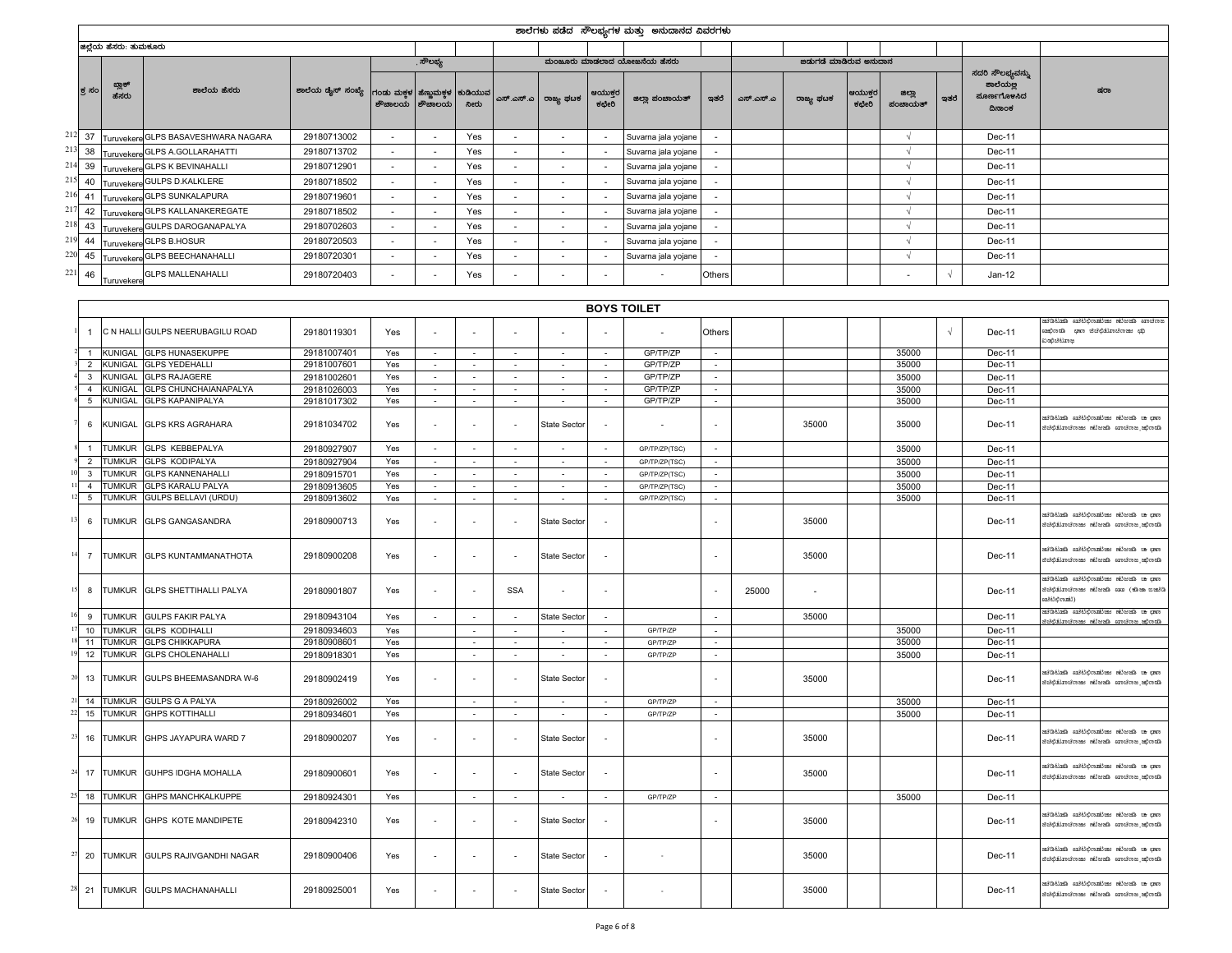|        |                        |                              |                                                                                           |     |                  |                          |                          |                          |                          | ಶಾಲೆಗಳು ಪಡೆದ ಸೌಲಭ್ಯಗಳ ಮತ್ತು ಅನುದಾನದ ವಿವರಗಳು |                          |           |                        |                  |                   |      |                                                       |                                                                         |
|--------|------------------------|------------------------------|-------------------------------------------------------------------------------------------|-----|------------------|--------------------------|--------------------------|--------------------------|--------------------------|---------------------------------------------|--------------------------|-----------|------------------------|------------------|-------------------|------|-------------------------------------------------------|-------------------------------------------------------------------------|
|        | ಜಿಲ್ಲೆಯ ಹೆಸರು: ತುಮಕೂರು |                              |                                                                                           |     |                  |                          |                          |                          |                          |                                             |                          |           |                        |                  |                   |      |                                                       |                                                                         |
|        |                        |                              |                                                                                           |     | . ಸೌಲಭ್ಯ         |                          |                          |                          |                          | ಮಂಜೂರು ಮಾಡಲಾದ ಯೋಜನೆಯ ಹೆಸರು                  |                          |           | ಜಿಡುಗಡೆ ಮಾಡಿರುವ ಅನುದಾನ |                  |                   |      |                                                       |                                                                         |
| ಕ್ತ ಸಂ | ಬ್ಲಾಕ್<br>ಹೆಸರು        | ಶಾಲೆಯ ಹೆಸರು                  | ಶಾಲೆಯ ಡೈಸ್ ಸಂಖ್ಯೆ   ಗಂಡು ಮಕ್ಕಳ  ಹೆಣ್ಣುಮಕ್ಕಳ  ಕುಡಿಯುವ   ಎಸ್.ಎಸ್.ಎ   ರಾಜ್ಯ ಫಟಕ <sup> </sup> |     | ಶೌಚಾಲಯ ಶೌಚಾಲಯ    | ನೀರು                     |                          |                          | ಆಯುಕ್ತರ<br>ಕಛೇರಿ         | ಜಿಲ್ಲಾ ಪಂಚಾಯತ್                              | ಇತರೆ $ $                 | ಎಸ್.ಎಸ್.ಎ | ರಾಜ್ಯ ಘಟಕ              | ಆಯುಕ್ತರ<br>ಕಛೇರಿ | ಜಿಲ್ಲಾ<br>ಪಂಚಾಯತ್ | ಇತರೆ | ಸದರಿ ಸೌಲಭ್ಯವನ್ನು<br>ಶಾಲೆಯಲ್ಲ<br>ಮೂರ್ಣಗೊಳಸಿದ<br>ದಿನಾಂಕ | ಷರಾ                                                                     |
|        |                        | 22 TUMKUR GULPS MANDIPETE    | 29180900608                                                                               | Yes | <b>CONTINUES</b> | $\sim$                   | $\overline{\phantom{a}}$ | <b>State Sector</b>      | $\sim$                   |                                             |                          |           | 35000                  |                  |                   |      | Dec-11                                                | ಯಾತಿ ಮಾಡುವುದು ಮಾಡಬೇಕಾ ಮಾಡುವ ಸಾಧಿಸುವ<br>ಮಿರಾಭಿಖಾಚಣಜಾ ಮೆಜೆಟ್ ಜಾಣದಿಣದೆ.ಬಿಟ |
|        |                        | 23 TUMKUR GUHPS ASK PALYA    | 29180902609                                                                               | Yes |                  | $\overline{\phantom{a}}$ | $\sim$                   | State Sector             | $\sim$                   |                                             |                          |           | 35000                  |                  |                   |      | Dec-11                                                | miatina endidentime misch a que<br>ಮಿರಾಭಿಖಾಚಣಜಾ ಮೆಜೆಟ್ ಜಾಣದಿಣದೆ.ಬಿಟ     |
|        |                        | Turuveker GLPS M HOSUR       | 29180712703                                                                               | Yes |                  |                          |                          | $\overline{\phantom{a}}$ | $\overline{\phantom{a}}$ | GP/TP/ZP                                    | $\overline{\phantom{a}}$ |           |                        |                  | 25000             |      | Dec-11                                                | ಖಛ್ರಿಂಂಟ ಛಿಟಂಜಜ                                                         |
|        |                        | Turuveker GLPS DN PURA KAVAL | 29180709401                                                                               | Yes |                  | $\overline{\phantom{a}}$ |                          | $\overline{\phantom{a}}$ | $\overline{\phantom{a}}$ | GP/TP/ZP                                    | $\overline{\phantom{a}}$ |           |                        |                  | 25000             |      | Dec-11                                                |                                                                         |
|        |                        | 3 Turuveker GLPS HANUMAPURA  | 29180703503                                                                               | Yes |                  | $\overline{\phantom{a}}$ |                          | $\overline{\phantom{a}}$ | $\sim$                   | GP/TP/ZP                                    | $\overline{\phantom{a}}$ |           |                        |                  | 35000             |      | Dec-11                                                |                                                                         |

|                |                |                                |             |                          |     |                                 |                          |                          |                          | <b>GIRLS TOILET</b>      |                          |       |       |       |        |                                                                           |
|----------------|----------------|--------------------------------|-------------|--------------------------|-----|---------------------------------|--------------------------|--------------------------|--------------------------|--------------------------|--------------------------|-------|-------|-------|--------|---------------------------------------------------------------------------|
|                | <b>KUNIGAL</b> | <b>GLPS HUNASEKUPPE</b>        | 29181007401 | $\overline{\phantom{a}}$ | Yes | $\overline{\phantom{a}}$        | $\sim$                   | $\overline{\phantom{a}}$ |                          | GP/TP/ZP                 |                          |       |       | 35000 | Dec-11 |                                                                           |
| 2              | KUNIGAI        | <b>GLPS YEDEHALLI</b>          | 29181007601 | $\overline{\phantom{a}}$ | Yes | $\overline{\phantom{a}}$        | $\overline{\phantom{a}}$ | $\overline{a}$           | $\overline{\phantom{a}}$ | GP/TP/ZP                 |                          |       |       | 35000 | Dec-11 |                                                                           |
| 3              | <b>KUNIGAL</b> | <b>GLPS RAJAGERE</b>           | 29181002601 | $\overline{\phantom{a}}$ | Yes | $\hspace{0.1mm}-\hspace{0.1mm}$ | $\overline{\phantom{a}}$ | $\overline{\phantom{a}}$ | $\overline{\phantom{a}}$ | GP/TP/ZP                 |                          |       |       | 35000 | Dec-11 |                                                                           |
| 4              | Kunigal        | GLPS CHUNCHAIANAPALYA          | 29181026003 | $\sim$                   | Yes | $\overline{\phantom{a}}$        | $\overline{\phantom{a}}$ | $\overline{\phantom{a}}$ | $\overline{\phantom{a}}$ | GP/TP/ZP                 |                          |       |       | 35000 | Dec-11 |                                                                           |
| 5              | <b>KUNIGAL</b> | <b>GLPS KAPANIPALYA</b>        | 29181017302 | $\sim$                   | Yes | $\overline{\phantom{a}}$        | $\overline{\phantom{a}}$ | $\overline{\phantom{a}}$ | $\overline{\phantom{a}}$ | GP/TP/ZP                 |                          |       |       | 35000 | Dec-11 |                                                                           |
|                | 6 KUNIGAL      | <b>GLPS KRS AGRAHARA</b>       | 29181034702 | $\overline{\phantom{a}}$ | Yes |                                 | $\qquad \qquad -$        | <b>State Sector</b>      | $\overline{\phantom{a}}$ | GP/TP/ZP                 |                          |       | 35000 |       | Dec-11 | mus ar dreshim artimetika ditu<br>ನಿರಬಿತ್ತು. ಜನಬರ್ಣ ಮೆಜರ್ಜೆ ಮಾನುಣತ್ತು. ಬಿ |
|                | TUMKUR         | <b>GLPS KEBBEPALYA</b>         | 29180927907 | $\sim$                   | Yes | $\sim$                          | <b>SSA</b>               | $\sim$                   | $\overline{\phantom{a}}$ | $\sim$                   | $\overline{\phantom{a}}$ | 25000 |       |       |        |                                                                           |
| 2              | TUMKUR         | <b>GLPS KODIPALYA</b>          | 29180927904 | $\sim$                   | Yes | $\hspace{0.1mm}-\hspace{0.1mm}$ | <b>SSA</b>               | $\sim$                   | $\overline{\phantom{a}}$ | $\sim$                   | $\overline{\phantom{a}}$ | 25000 |       |       |        |                                                                           |
| 3              | TUMKUR         | <b>GLPS KARALU PALYA</b>       | 29180913605 | $\sim$                   | Yes | $\overline{\phantom{a}}$        | <b>SSA</b>               | $\sim$                   | $\overline{\phantom{a}}$ | $\sim$                   | $\overline{\phantom{a}}$ | 25000 |       |       |        |                                                                           |
| $\overline{4}$ | <b>TUMKUR</b>  | GULPS BELLAVI (URDU)           | 29180913602 | $\sim$                   | Yes | $\sim$                          | <b>SSA</b>               | $\sim$                   | $\overline{\phantom{a}}$ | $\sim$                   | $\overline{\phantom{a}}$ | 25000 |       |       |        |                                                                           |
| 5              | <b>TUMKUR</b>  | <b>GLPS GANGASANDRA</b>        | 29180900713 | $\sim$                   | Yes | $\sim$                          | <b>SSA</b>               | $\sim$                   | $\overline{\phantom{a}}$ | $\sim$                   | $\overline{\phantom{a}}$ | 25000 |       |       |        |                                                                           |
| 6              | tumkur         | <b>GLPS KUNTAMMANATHOTA</b>    | 29180900208 | $\sim$                   | Yes | $\overline{a}$                  | <b>SSA</b>               | ÷.                       | $\overline{\phantom{a}}$ | $\sim$                   |                          | 25000 |       |       |        |                                                                           |
| $\overline{7}$ | <b>TUMKUR</b>  | <b>GLPS SHETTIHALLI PALYA</b>  | 29180901807 | $\sim$                   | Yes | $\sim$                          | <b>SSA</b>               | $\sim$                   | $\sim$                   | $\sim$                   | ÷,                       | 25000 |       |       |        |                                                                           |
| 8              | <b>TUMKUR</b>  | <b>GULPS FAKIR PALYA</b>       | 29180943104 | $\sim$                   | Yes | $\overline{\phantom{a}}$        | <b>SSA</b>               | $\sim$                   | $\overline{\phantom{a}}$ | $\sim$                   |                          | 25000 |       |       |        |                                                                           |
| 9              | Tumkur         | <b>GLPS KODIHALLI</b>          | 29180934603 | $\sim$                   | Yes | $\sim$                          | <b>SSA</b>               | $\sim$                   | $\sim$                   | $\sim$                   | $\overline{\phantom{a}}$ | 25000 |       |       |        |                                                                           |
| 10             | TUMKUR         | <b>GLPS CHIKKAPURA</b>         | 29180908601 | $\sim$                   | Yes | $\overline{\phantom{a}}$        | SSA                      | $\sim$                   | $\overline{\phantom{a}}$ | $\sim$                   | $\overline{\phantom{a}}$ | 25000 |       |       |        |                                                                           |
| 11             | <b>TUMKUR</b>  | <b>GLPS CHOLENAHALLI</b>       | 29180918301 | $\sim$                   | Yes | $\overline{\phantom{a}}$        | <b>SSA</b>               | ٠                        | $\overline{\phantom{a}}$ | $\sim$                   |                          | 25000 |       |       |        |                                                                           |
| 12             | <b>TUMKUR</b>  | GULPS BHEEMASANDRA W-6         | 29180902419 | $\sim$                   | Yes | $\overline{\phantom{a}}$        | <b>SSA</b>               | $\sim$                   | $\overline{\phantom{a}}$ | $\sim$                   | $\overline{\phantom{a}}$ | 25000 |       |       |        |                                                                           |
| 13             | <b>TUMKUR</b>  | <b>GULPS G A PALYA</b>         | 29180926002 | $\sim$                   | Yes | $\sim$                          | <b>SSA</b>               | $\overline{\phantom{a}}$ | $\overline{\phantom{a}}$ |                          | $\overline{\phantom{a}}$ | 25000 |       |       |        |                                                                           |
| 14             | <b>TUMKUR</b>  | <b>GHPS KOTTIHALLI</b>         | 29180934601 | $\sim$                   | Yes | $\sim$                          | <b>SSA</b>               | $\overline{\phantom{a}}$ | $\sim$                   | $\sim$                   | $\overline{\phantom{a}}$ | 25000 |       |       |        |                                                                           |
| 15             | <b>TUMKUR</b>  | GHPS JAYAPURA WARD 7           | 29180900207 |                          | Yes | $\overline{\phantom{a}}$        | <b>SSA</b>               |                          |                          |                          |                          | 25000 |       |       |        |                                                                           |
| 16             | <b>TUMKUR</b>  | GUHPS IDGHA MOHALLA            | 29180900601 | $\sim$                   | Yes | $\overline{\phantom{a}}$        | <b>SSA</b>               | $\sim$                   | $\overline{\phantom{a}}$ | $\sim$                   |                          | 25000 |       |       |        |                                                                           |
| 17             | <b>TUMKUR</b>  | GHPS MANCHKALKUPPE             | 29180924301 | $\sim$                   | Yes | $\overline{\phantom{a}}$        | <b>SSA</b>               | $\sim$                   | $\overline{\phantom{a}}$ | $\sim$                   |                          | 25000 |       |       |        |                                                                           |
| 18             | Tumkur         | GHPS KOTE MANDIPETE            | 29180942310 | $\sim$                   | Yes | $\sim$                          | <b>SSA</b>               | $\sim$                   | $\sim$                   | $\sim$                   | $\sim$                   | 25000 |       |       |        |                                                                           |
| 19             | <b>TUMKUR</b>  | <b>GLPS KANNENAHALLI</b>       | 29180915701 |                          | Yes | $\overline{\phantom{a}}$        | $\overline{\phantom{a}}$ |                          | $\overline{\phantom{a}}$ | GP/TP/ZP                 |                          |       |       | 35000 |        |                                                                           |
| 20             | tumkur         | <b>GLPSMGHATTI</b>             | 29180913502 | $\sim$                   | Yes |                                 | $\overline{\phantom{a}}$ |                          | . .                      | GP/TP/ZP                 |                          |       |       | 35000 |        |                                                                           |
| 21             |                | TUMKUR GULPS RAJIVGANDHI NAGAR | 29180900406 | $\sim$                   | Yes |                                 | $\overline{\phantom{a}}$ | <b>State Sector</b>      |                          | $\sim$                   |                          |       | 35000 |       |        | Earlier sanctioned under Others but<br>facilitated under State Sector     |
| 22             | <b>TUMKUR</b>  | GULPS MACHANAHALLI             | 29180925001 |                          | Yes |                                 | $\sim$                   | <b>State Sector</b>      |                          |                          |                          |       | 35000 |       |        | Earlier sanctioned under Others but<br>acilitated under State Sector      |
| 23             | <b>TUMKUR</b>  | <b>GULPS MANDIPETE</b>         | 29180900608 | $\sim$                   | Yes | $\sim$                          | $\sim$                   | State Sector             | $\overline{\phantom{a}}$ |                          |                          |       | 35000 |       |        | Earlier sanctioned under Others but<br>facilitated under State Sector     |
| 24             | <b>TUMKUR</b>  | <b>GUHPS ASK PALYA</b>         | 29180902609 | $\sim$                   | Yes | ٠                               |                          | State Sector             | $\overline{\phantom{a}}$ |                          |                          |       | 35000 |       |        | Earlier sanctioned under Others but<br>facilitated under State Sector     |
| 50             | Turuveker      | <b>GLPS M HOSUR</b>            | 29180712703 | $\overline{\phantom{a}}$ | Yes | $\overline{\phantom{a}}$        | <b>SSA</b>               | $\sim$                   | $\overline{\phantom{a}}$ | $\overline{\phantom{a}}$ |                          | 25000 |       |       |        | Satate sector sanctioned Toilet is<br>provided to other needy schools     |